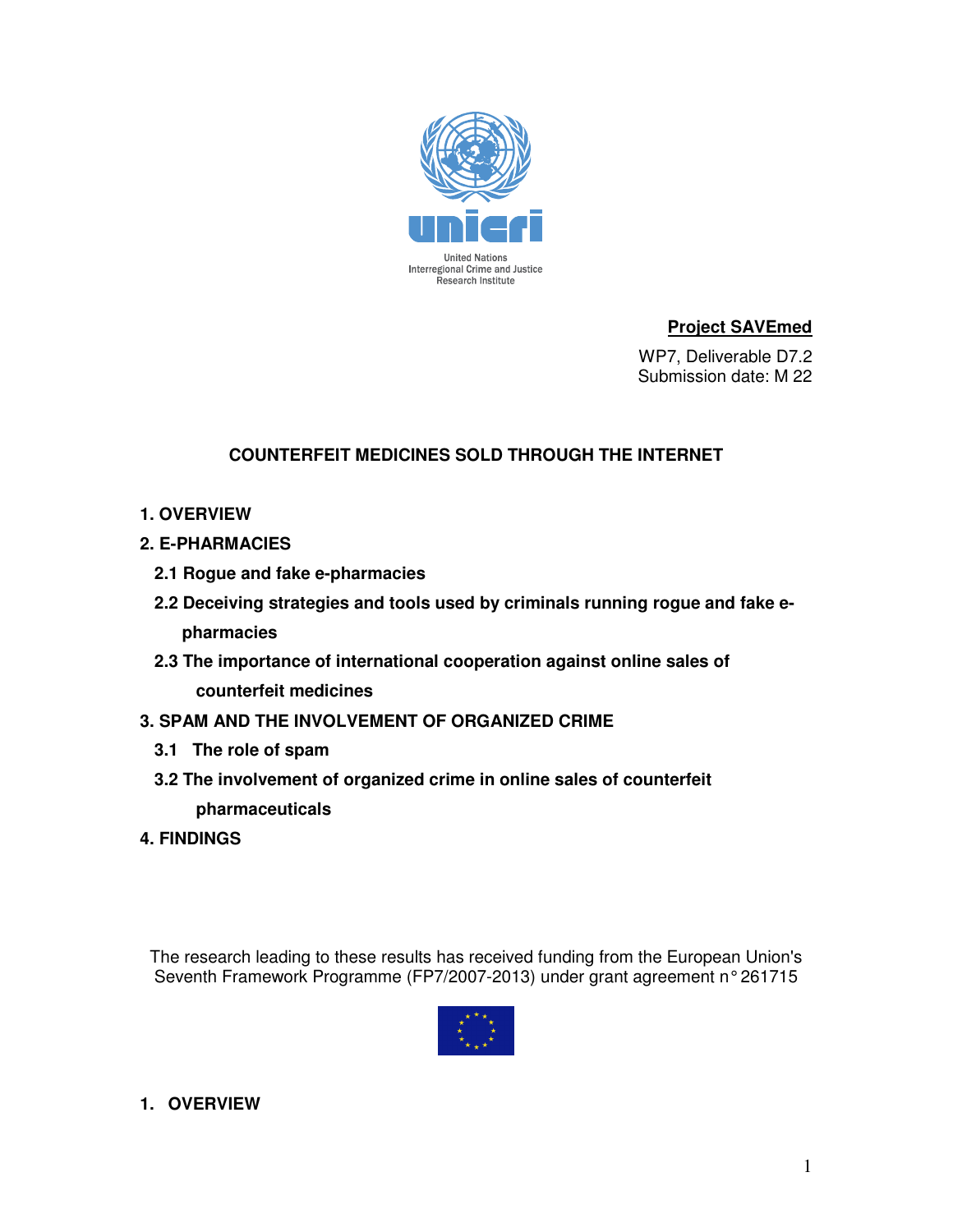The present document aims at providing practical indications regarding the risks associated to online sales of counterfeit pharmaceutical products and the modus operandi of counterfeiters who exploit the Internet for their illicit purposes. Moreover, it presents the possible applicability of the indications identified in the analysis on "Organized crime strategies in the production and sale of counterfeit medicines" to this area. By highlighting some of the strategies used by counterfeiters and by the networks of criminal organizations which manage such activities we will also address what an anticounterfeiting technology should take into account in order to better respond to this criminal activity.

The first element to be considered is the role of Internet as an important channel of advertisement and commerce: it may help to better put into context the elements analyzed in this research.

All the EU regulatory agencies' representatives interviewed, which provided relevant information on the illicit trade of counterfeit medicines, confirmed that Internet is becoming the main channel to illegally distribute fake pharmaceutical products.

As a matter of fact the Internet has radically changed the approach towards commerce, drastically modifying also buyers' attitudes towards the purchase of goods in general. Over the last few years the use of fast Internet connections has spread rapidly, giving birth to the phenomenon of online purchases, where a consumer can buy practically every kind of product with a simple click of his/her mouse and receive it directly to his/her door. It is a completely different style of purchasing attitude that rapidly gained the favors of consumers.

Nowadays customers are not only able to buy online almost any kind of product, but they can also easily compare them looking for bargain prices on the basis of their own convenience. With so many different options available, consumers are hardly loyal to a particular supplier and cheap prices are often the primary reason behind their purchase decisions. Buyers usually use this same approach to purchase any type of good, including medicines.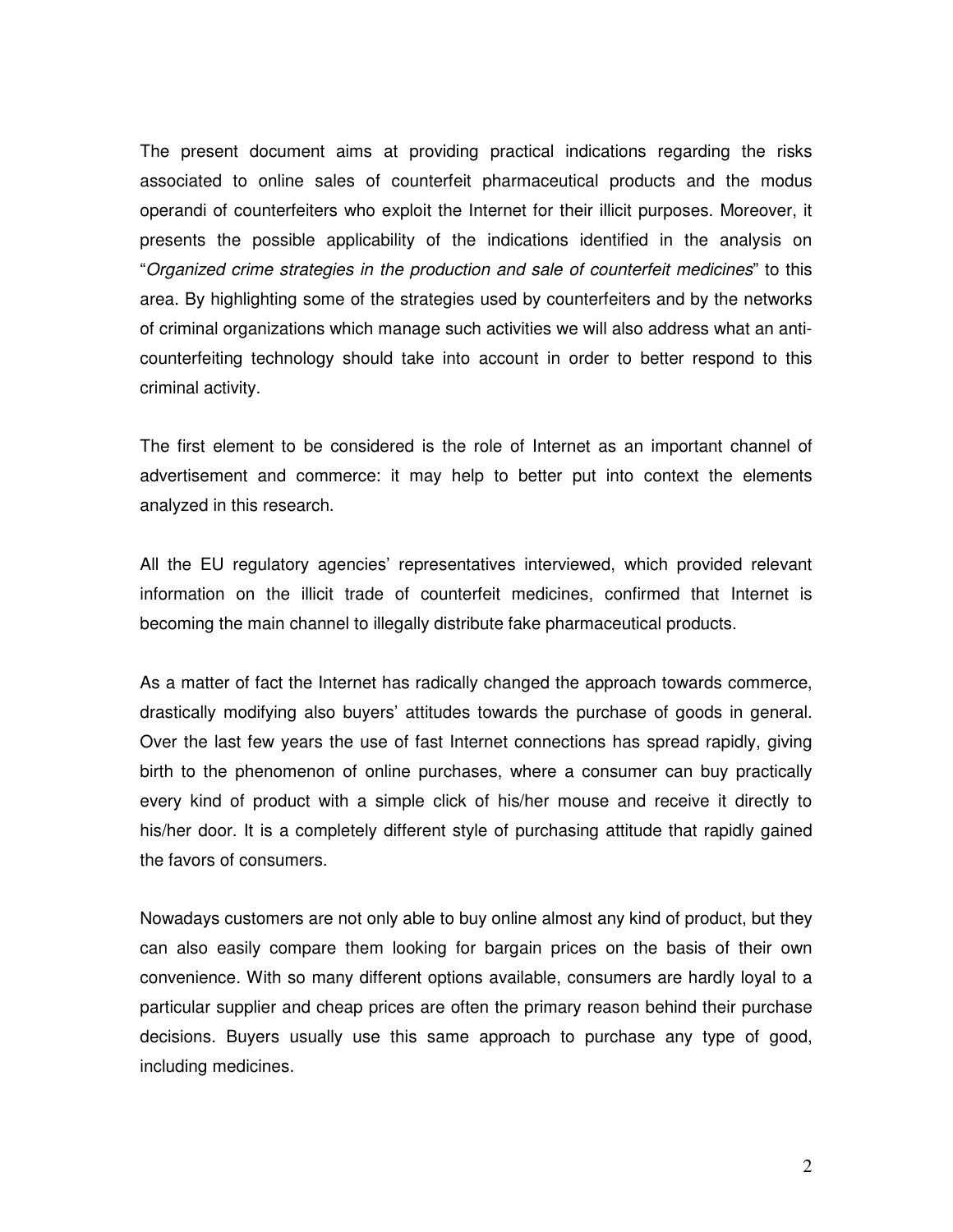Due to the increasing spread of the e-commerce, online pharmacies started to appear on the Internet with increasing frequency. Even if e-pharmacies often offer pharmaceutical products at cheaper prices than traditional ones, in the specific case of medicines lower costs are not the only driving motive behind online buyers' choices. People suffering from diseases considered as taboos, such as sexual or psychological illnesses, would often rather avoid physical examinations and turn to the Internet for medical advices and treatments. The level of anonymity that is granted by the Internet is an important driving motive pushing some consumers to prefer online purchases. In addition, practical convenience is another good reason. With just a "click", in the comfort of their own home, consumers can buy pharmaceuticals which will be delivered straight to their place. Internet also offers a wider range of products that are not or not yet authorized in some countries. Moreover, the increasing of online sales might be also linked to the increase of a "self-diagnosis" and "self-prescribing" culture.

While on the one side the Internet has created new opportunities for consumers, on the other one it also represents a new powerful instrument that organized criminals have exploited to conduct their illicit businesses. Organized crime has demonstrated a great capacity to exploit every possibility of profit and technological advancement. With the Internet they have found an emerging marketplace that can be exploited in many different ways, taking advantage of the unlimited possibilities offered by the cyberspace. Even the International Narcotics Control Board (INCB) – the United Nations body entrusted with regulating the circulation of drugs subjected to controlled distribution expressed its concern about the growth of the Internet as a non regulated market<sup>1</sup>.

In the recent years the business of online medicines has expanded and become more and more lucrative. This element attracted the interest of organized crime, which could not miss the chance to make profits out of it. Counterfeiters have been exploiting the Internet as an important channel to offer counterfeit medicines both at the wholesale and at the retail level, often creating an independent distribution process which directly targets distributors and final users.

 $\overline{\phantom{a}}$ 

<sup>1</sup> INCB (2010), "Report of the International Narcotics Control Board on the Availability of Internationally Controlled Drugs: Ensuring Adequate Access for Medical and Scientific Purposes".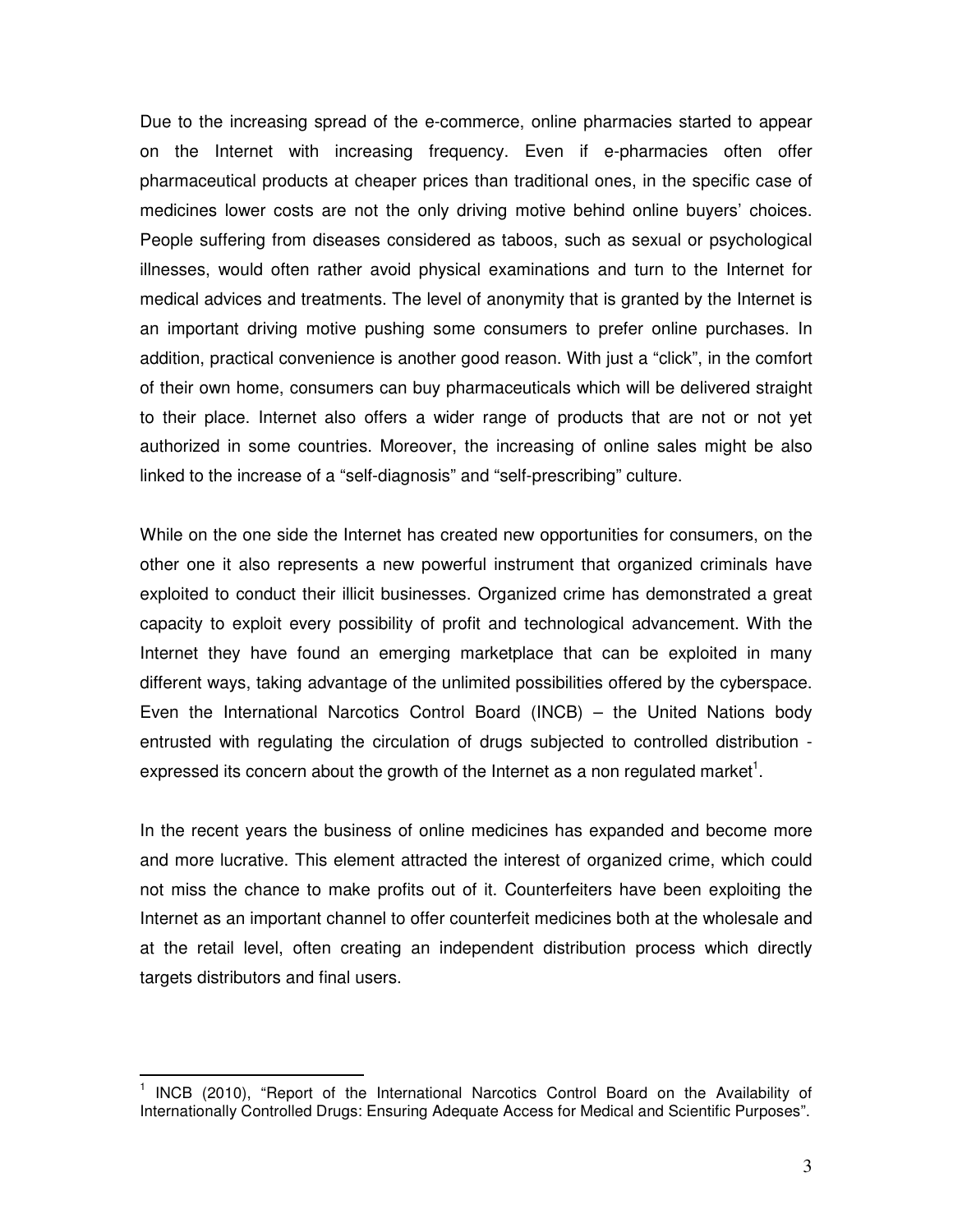As far as the distributors are concerned, counterfeiters can penetrate the distribution chain exploiting their constant search for low costs products to maximize their profits. Once they have purchased the pharmaceuticals and marketed them as any other drug coming from an authorized source, it will be almost impossible to trace back the origins of those medicines. Ordinary distribution occurs in conjunction with the supply of drugs through the Internet and may result in the entry of illegal products into the legitimate distribution chain. For instance, within the EU, pharmaceuticals that are purchased from an unauthorized online source by a distributor, due to the single market policy, may be easily spread to any destination within the EU borders. Authorities find it difficult to standardize online market as its operators are usually not located in a single country while, at the same time, restrictions to the business of domestic online pharmacies risk to be considered as an attempt to obstruct the free movement of goods.

For what concerns the retail level, counterfeiters deceive consumers both with low prices and by sending a constant stream of spam messages to their e-mail inboxes. It is clear that the development of new communication technologies and the possibility of exploiting the massive Internet market, has unwillingly favored illegal activities. The result is that the Internet teems with rogue pharmacies selling counterfeit drugs and with fake e-pharmacies that do not sell real goods, but they have the sole purpose to defraud online buyers. These two different typologies of online pharmacies will be better analyzed in this paper. At this stage, it is important to highlight that the lack of a way to identify reliable online suppliers allows the proliferation of shady brokers, resellers and also of the so called «phishers». The latter dedicate themselves to stealing computer identities or money from credit cards used for online purchases. In most cases fake online pharmaceutical shops are driven by organized criminal networks that are responsible for putting citizens' health, together with their personal information and credit card details, at risk.

Spamming plays a very crucial role in the trafficking of counterfeit online medicines. It is an easy, cheap and anonymous way to advertise online goods and it can reach a very large web audience. Spam is thus extensively used by counterfeiters who promote their products by sending unsolicited bulk messages to a very large number of e-mail accounts. The big amount of spam messages sent with the intent of advertising illicit websites also aims at finding potential victims who, in turn, could produce gains for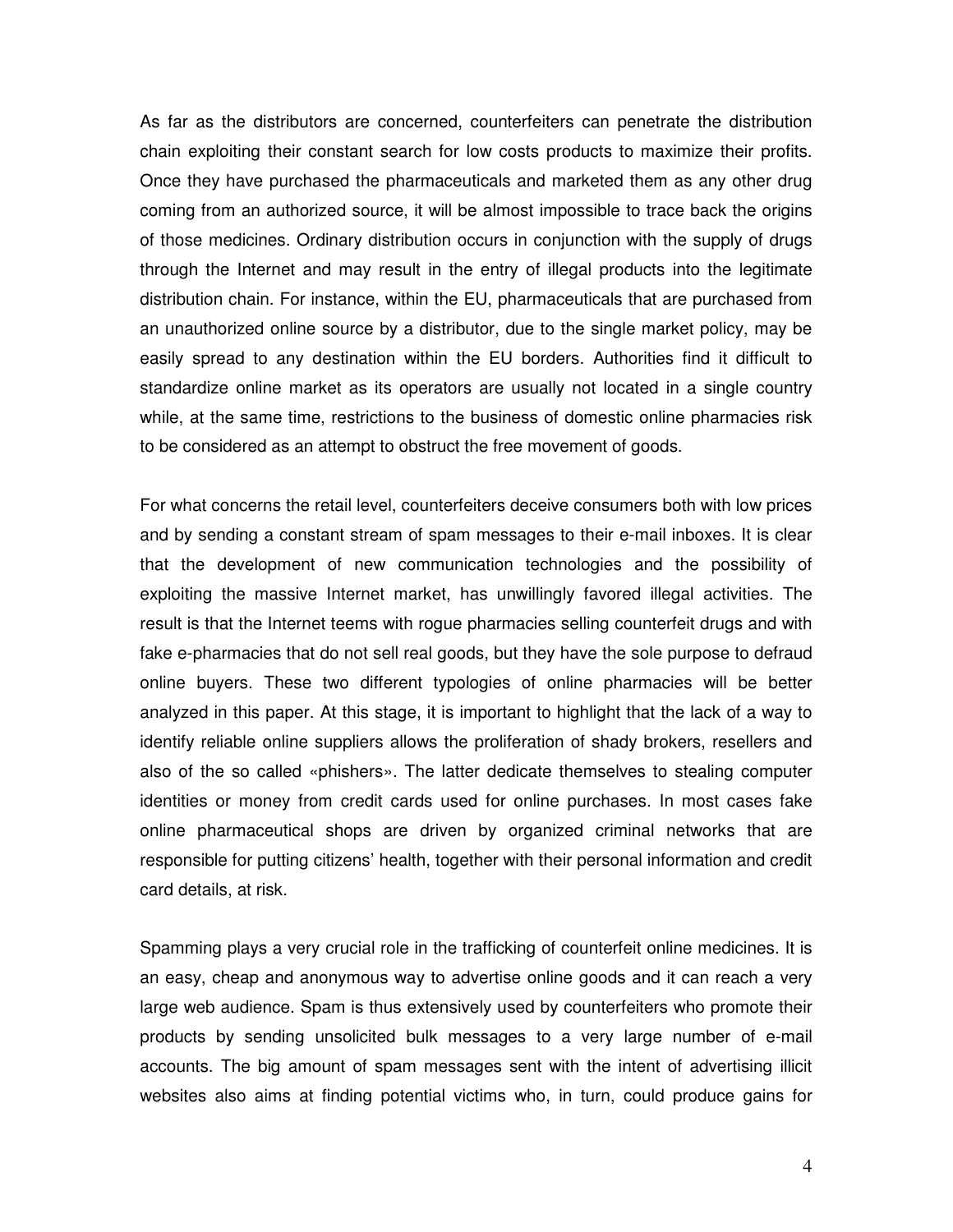criminal organizations operating behind the scenes. It is evident that spam messages do not only promote single products but are also often a way to promote an entire illicit website or an illicit chain of websites.

A spam message could consequently promote fake drugs, but also push receivers to visit the illicit websites where counterfeit medicines are sold. In this regards, when creating a rogue e-pharmacy or a fake e-pharmacy, criminals do their best to create an illicit website that resembles at the maximum a licit one, in view of reassuring those unaware buyers who are tempted to perform their purchase in the website. It is not rare that illicit online pharmacies try to mislead consumers by requiring a regular medical prescription in order to allow purchases from their website. This strategy has the sole purpose of reassuring potential buyers on the licit nature of the pharmacy, as eventually the request turns out not to be compulsory and the buyers can easily receive their shipment without any prescription.

Another interesting element regarding the strategies of organized crime selling counterfeit medicines through the Internet is that, in order to maximize their profits, counterfeiters have adapted their offer to the pharmaceutical demand of each geographical area. In developed countries, lifestyle fake drugs have become a scourge for the pharmaceutical market. However, medicines to treat cancer, heart diseases or HIV have not been spared by counterfeiters either. In less developed countries, instead, as priorities and most common diseases are different, counterfeit life saving drugs are mainly sold. Consequently, spam messages received by users in different geographical areas often promote different products, adapted to the specific demand of their area and demonstrating a real selling strategy implemented by criminals. This task is facilitated by the growing expansion of Internet in developing countries. This enlarges the number of potential customers and a growing number of people across the world who may become an easy prey for unscrupulous counterfeiters.

Purchasing medicines through the Internet without taking all the necessary precautions or following spam messages received in email inboxes proves to be extremely dangerous for consumers' health and safety. The involvement of organized crime in this illicit business requires strong counter actions and a participative approach by all the stakeholders concerned. Anti-counterfeiting technologies have a very important role to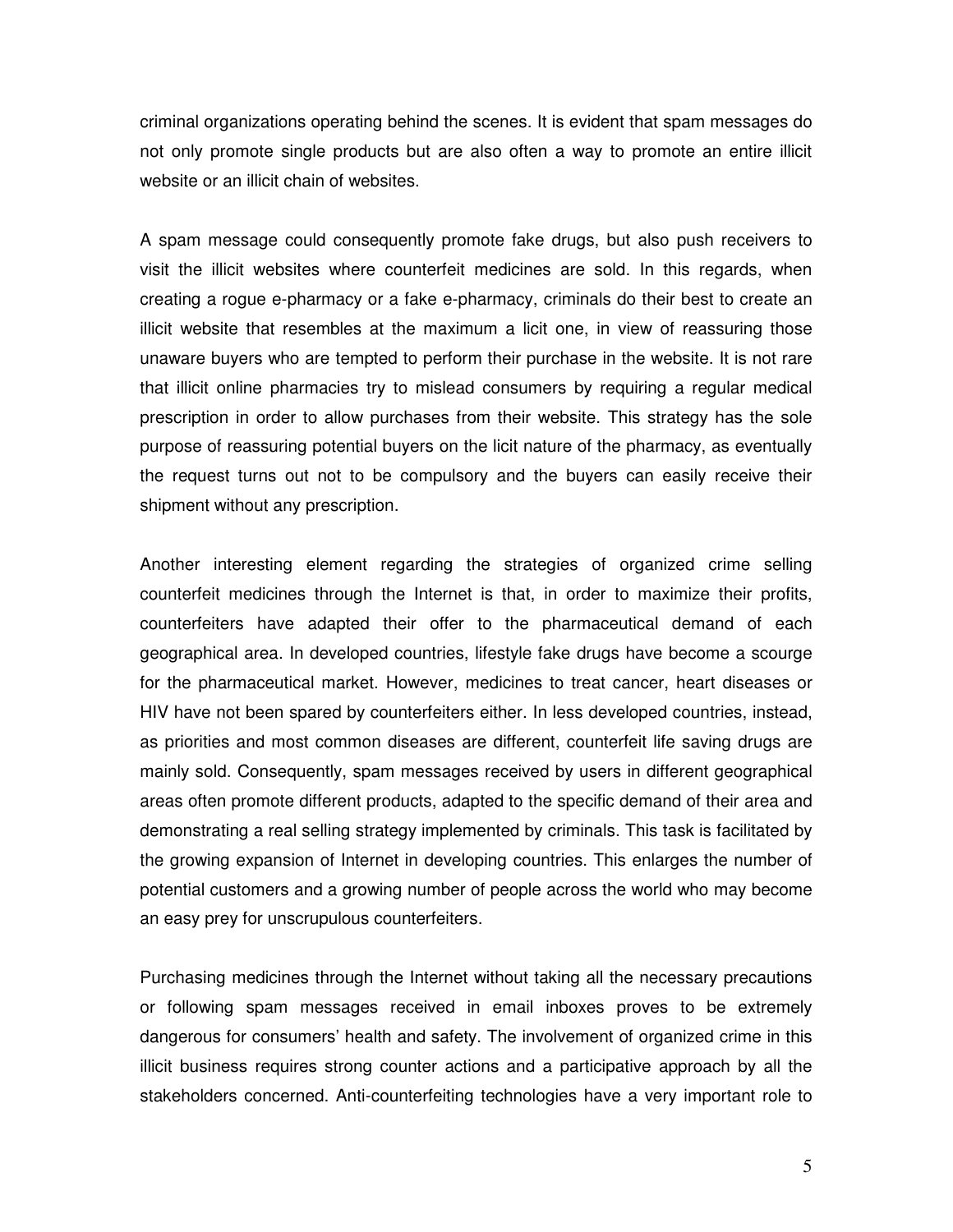play also in the case of online sales of counterfeit medicines, where often the consumer is left alone on his/her purchase choices and needs ways to confirm the authenticity of the purchased products.

#### **2. E-PHARMACIES**

Before starting the analysis of illegal websites selling counterfeit medicines, it is important to underline that browsing through the Internet we will surely find a good number of online pharmacies that operate according to the regulations and with transparency. For them, criminals are harsh unscrupulous competitors who advertise fake drugs and put at risk the reputation of all online pharmacies which operate honestly.

In order to support the business of legal online pharmacies some public institutions such as the Royal Pharmaceutical Society of Great Britain (RPSGM) – as well as private ones – such as the American National Association Boards of Pharmacy (NABP) or the website PharmacyChecker.com – became progressively interested on the issue of online pharmacies, namely of those connected with territorial pharmacies and those operating exclusively through the Internet. Some U.S. and EU institutions have developed an accreditation system for both kinds of e-pharmacies. Those without connection with a territorial pharmacy can take part to a validation programme, go through a series of inspections and eventually conclude their registration. Once their accreditation is complete, pharmacies are listed on the website of the registering institution and are authorized to post the official seal of the institution together with the link of such institution on their own web page. Nevertheless, rough imitations of such seals can often be convincing enough and succeed in deceiving inexperienced online buyers who end up buying fake medicines. A further limitation of these accreditation systems lies in the fact that the institutions named above operate at the national level and, due to the different domestic laws of the various countries, it is extremely difficult for any of them to provide customers with reliable and official information concerning the quality of the pharmaceutical resources available on the Internet.

Rogue and fake e-pharmacies pose a big threat to the business of online legal medicines. In this regard, according to the estimates of the World Health Organization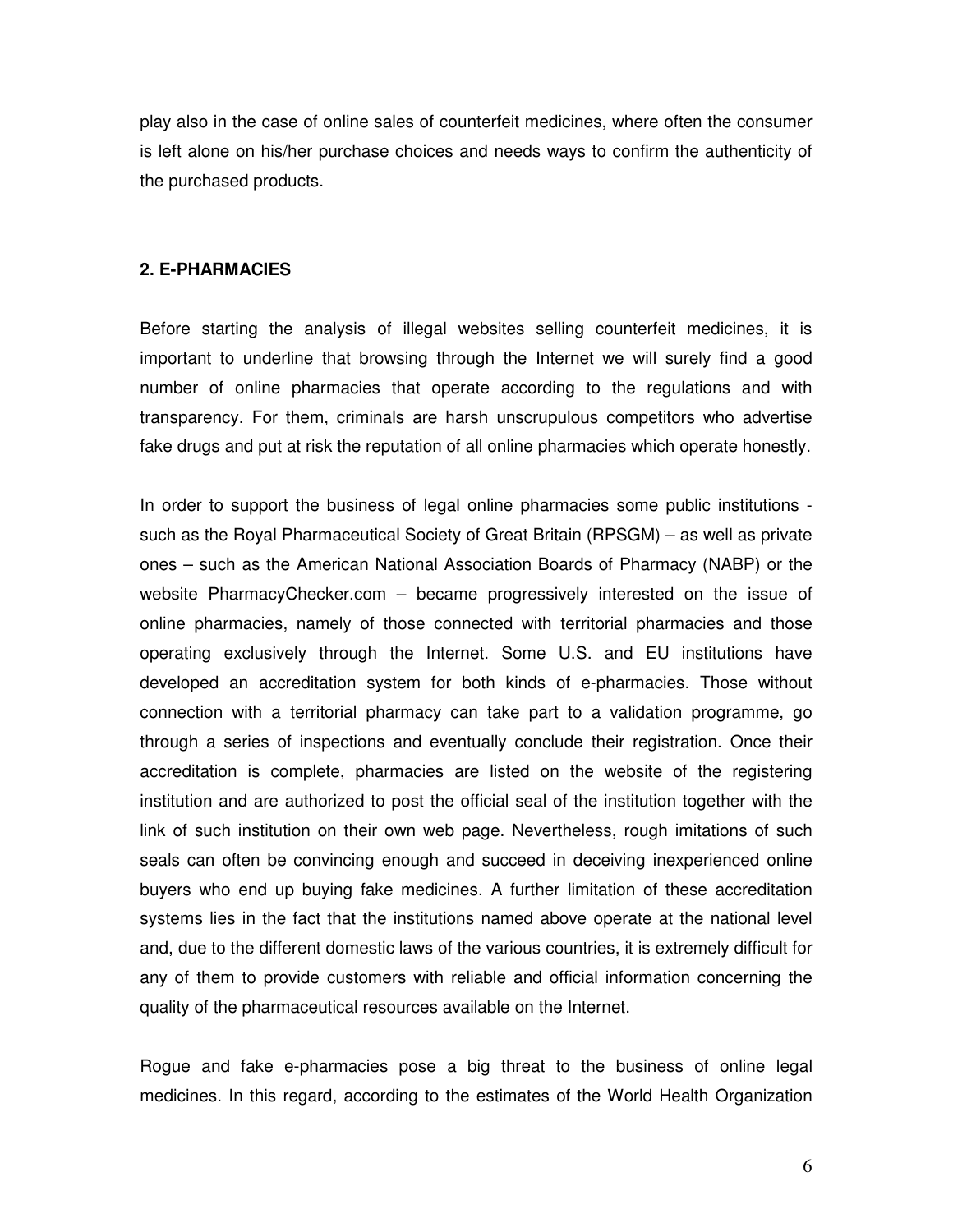(WHO) up to 50% of medicines sold through rogue web sites are fakes<sup>2</sup>. Moreover according to the 2010 report of the European Commission's Directorate-General for Taxation and Customs Union (DG TAXUD), the growth of online sales led to a significant increase in seizures of postal parcels, 60% of which contained counterfeit pharmaceutical products. $3$ 

Such high percentages suggest that fake and rogue e-pharmacies – together with spam messages sent to advertise them – constitute clear signs of the explosion of this illicit business and a good hint towards the involvement of organized criminals that use such instruments for facilitating the trafficking of counterfeit drugs and reaching a higher number of consumers.

It is also important to highlight some recent developments in e-pharmacies marketing activity. Until a few years ago, illegal online pharmacies were using mainly spam on private emails as a way of advertising their products. Spam mainly worked through the profiling of the target. The spammers were often changing their IP address in order to avoid legal controls and spam was the best way to inform their regular and potential clients about their products. Nevertheless, at the present time this practice became less necessary because illegal online pharmacies turned into settled industries based in countries where they result hardly punishable. The merchandising throughout social media has become more widespread and these criminals are more and more frequently big actors within the illicit supply chain.

Another new market sector explored by illegal online pharmacies is the trading of food supplements. Several online companies changed their definition from pharmacies to herbal shops and began to sell food supplements. These products are still not clearly regulated by the legislation at European level and this could well represent a new method through which criminals sell counterfeit drugs under the disguise of a food supplement. In Europe the legal definition of food supplement crosses around the definition of drugs and medicines, often rendering the intervention of the National DRA very difficult or impossible without the support of other national authorities. In the United

 $\overline{\phantom{a}}$ 

 $2$  Source: WHO news release 2006, full text available here:

http://www.who.int/mediacentre/news/releases/2006/pr69/en/

 $3$  European Commission (DG TAXUD), Report on EU Customs enforcement of IPR – Results at the EU border  $-2010$ , July 2011 (n 17 above)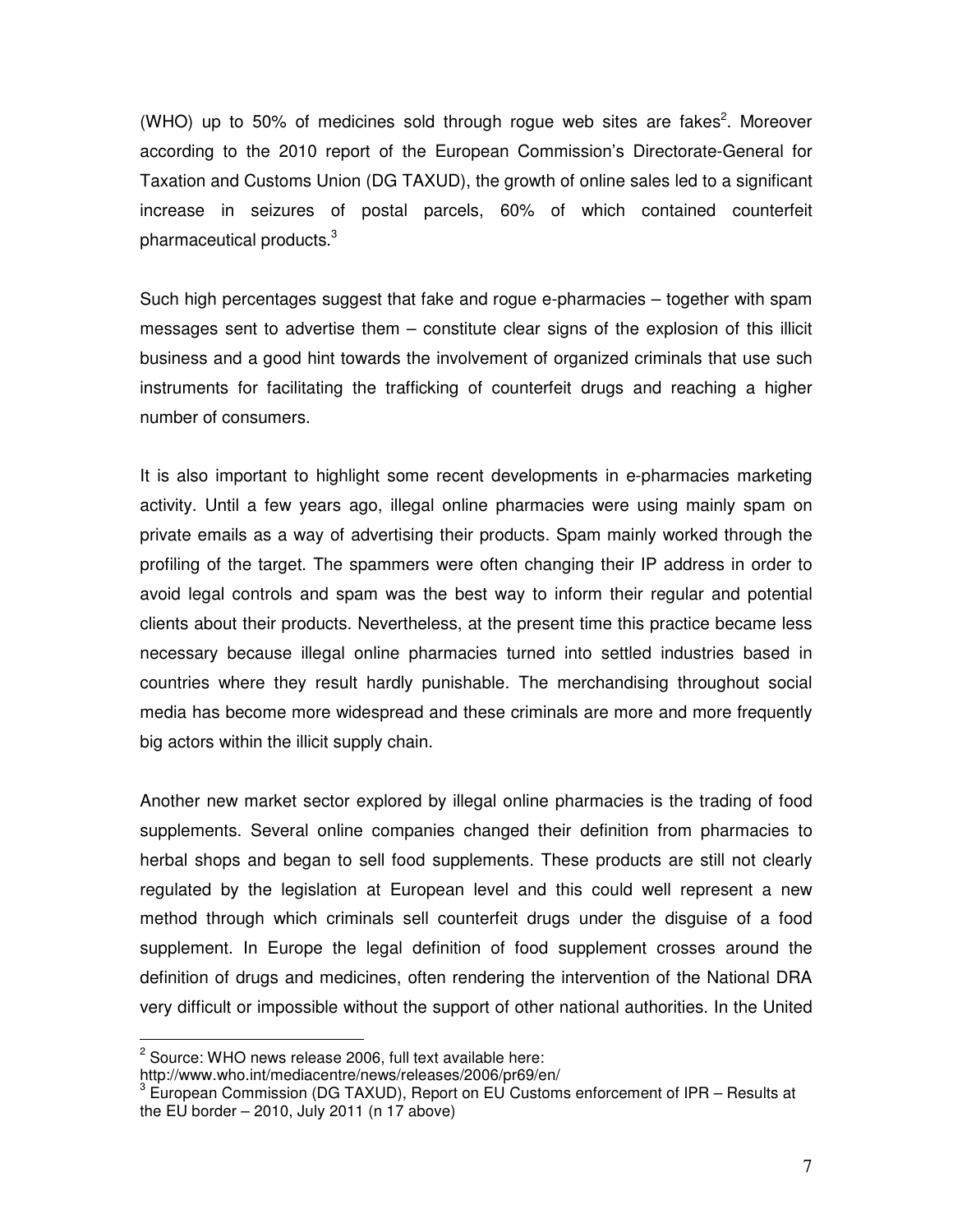States the Regulatory Agency FDA has the right of controlling both medicine and food supplements.

The evolution of the counterfeiting system is more frequently involving mid-criminal actors. Several cases throughout Europe have seen the involvement of persons working in gyms or herbal shops: because of the nature of their job, they are very close to potential customers. These actors bought medium quantities of food supplements or common drugs online to be then re-sold to their customers.

All these processes might be increased by the global economic and financial crisis: more people might turn to criminals activities due to the possibility of making profits, and consumers may increasingly searching for products at lower prices, lowering the precautions towards possible risks.

## **2.1 Rogue and fake e-pharmacies**

This paragraph will present an overview of the various typologies of illicit e-pharmacies available on the Internet. In particular it will highlight how legal e-pharmacies have to share a significant portion of the cyberspace with both rogue and fake ones. The latter generally advertised by constant streams of spam messages sent to e-mail accounts all over the world.

Rogue e-pharmacies are those that do not adhere to accepted standards of medicine and/or pharmacy practice, including standards of safety, thus violating regulations, and those that engage in fraudulent and deceptive business practices. Rogue e-pharmacies sell counterfeit pharmaceuticals through ad hoc designed websites which pretend authenticity and often contain features which aim to imitate legitimate ones. Posting logos of various professional and governmental agencies on their websites as well as displaying those of major credit cards or payment mechanisms on the website are very used tactics in order to deceive potential consumers and trying to convince them of their reliability.

Even though over the years consumers' awareness about the presence of such websites has been growing, they largely still seem unable to grasp the risks associated with the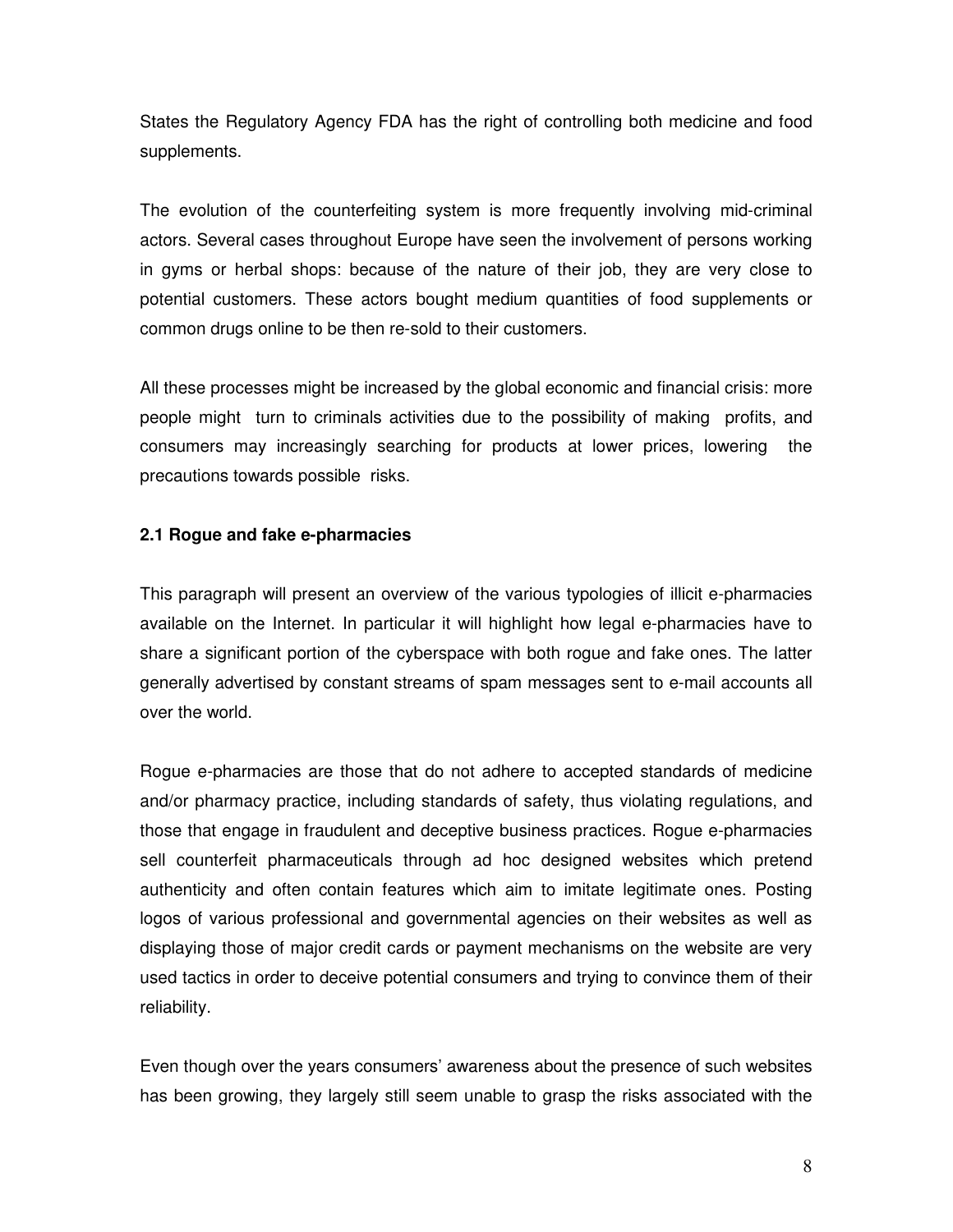use of counterfeit medicines<sup>4</sup>. In this regard it has to be remarked that the issue of online sales of counterfeit pharmaceuticals does not seem to receive due attention by the media, and certainly the lack of information does not help consumers to make safer choices nor to grasp the real dangers connected to this problem. As a consequence illegal sellers can easily succeed in luring them into buying their products.

Rogue pharmacies are not the only "online subject" trying to deceive consumers, as the Internet teems not only with websites selling dangerously uncontrolled pharmaceuticals that are non-complying with legal standards and regulations, but also with fake epharmacies. Through fake e-pharmacies cyber criminals do not really sell medicines, but only use them as baits to defraud online buyers, as in the case of ID theft and credit card cloning. The scheme which often lies behind fake e-pharmacies implies a spider-web composed of numerous websites aiming to attract victims. The goal is to infect the computers of the latter's with a virus - e.g. a Trojan file - in order to steal their valuable data.

Both types of deceptive e-pharmacies - rogue and fake ones - are often efficiently promoted by spam messages, which work even better during times of health crisis, when people go into frenzy over certain types of medicines and when there is a surge of cyber criminals seeking to cash in on the pandemic. For instance such was the case of H1N1 vaccines during the swine flu frenzy. According to the computer security firm Sophos in July 2009 in the UK Internet searches for Tamiflu increased by 1400% $5$ . Moreover as announced by the UK's Royal Pharmaceutical Society (RPS) in 2009 the number of Internet scammers<sup>6</sup> offering fake Tamiflu as anti-swine flu drug surpassed those selling counterfeit Viagra<sup>7</sup>.

 $\overline{\phantom{a}}$ 

<sup>&</sup>lt;sup>4</sup> As demonstrated by researches carried out by the Italian Ministry of Economic Development and the Italian Medicines Agency (AIFA), such as AIFA, EDQM (2011), Counterfeit Medical Products and Similar Crimes. Risk Communication.

<sup>&</sup>lt;sup>5</sup> "Swine flu fears making millionaires out of Russian hackers", by Graham Cluley, 16 November 2009. article available here: http://nakedsecurity.sophos.com/2009/11/16/swine-flu-fears-makingmillionaires-russian-hackers/

 $\overline{6}$  The word scammer comes from the noun scam, which means "a fraudulent business scheme". In slang *scammer* refers to "a person who perpetrates a scam".

 $7$  "Fake Tamiflu 'out spams Viagra on Web", by Stephanie Busari, CNN, 03 July 2009. Article available here: http://articles.cnn.com/2009-07-03/health/swine.flu.drugs.warning\_1\_swine-fluviagra-h1n1?\_s=PM:HEALTH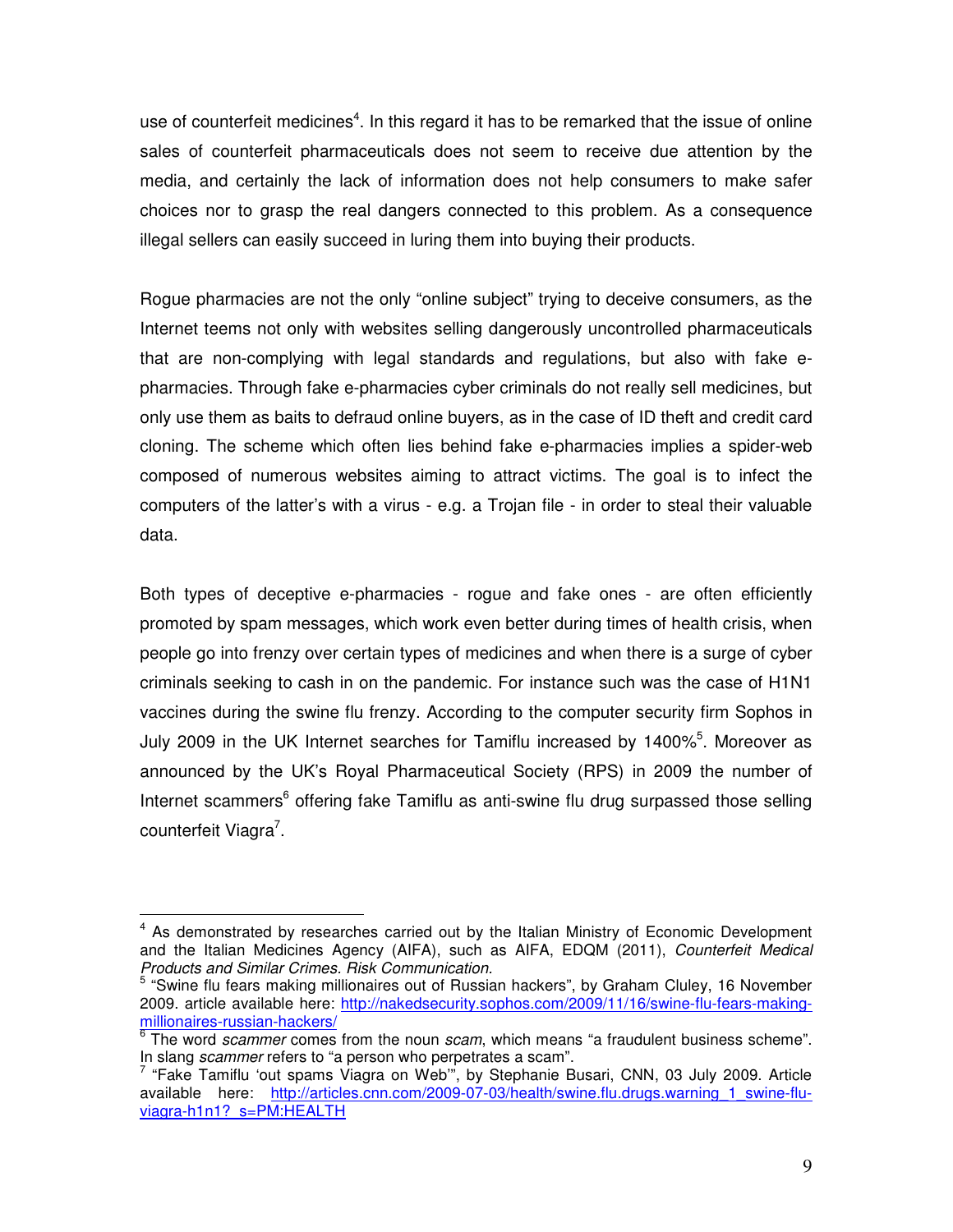The following boxes describe the case of a website accused by a French company of selling counterfeit abortion pills and the Italian case of lethal sorbitol. The examples below are just some among the many others involving dubious drugs sold online and circulating through the Internet.

## **Box 1 – BBC speaks out a websites selling abortion pills**

The French firm Exelgyn Laboratoires filed a lawsuit against Women on Web for selling online an abortion pill which was assumed to be composed of mifepristone, but instead turned out to be paracetamol, commonly used as a fever reducer.

In those countries where the practice of abortion is prohibited or strongly limited women who have access to the Internet can buy abortion pills with a simple click on their mouse. As a matter of fact in 2008, according to the news spread by the BBC, the Ru486 abortion pill produced by Exelgyn Laboratoires was available online. Such news caused alarm, as it seemed that no medical assistance was provided to women and because of the risks that those medicines could be fakes.

The British Journal of Obstetrics and Gynaecology carried out a survey on 400 users of the "Women on Web" website, which sells abortion pills "to reduce the number of deaths due to unsafe abortions"<sup>8</sup>. According to the survey the 11% of women who bought such pills had to be hospitalized and go through surgery in order to complete the abortion, whether because the medicines did not work at all or in order to stop the haemorrhage.

**Source:** "Women using web for abortions" by Jane Dreaper, BBC News, 11 July 2008, available online at: http://news.bbc.co.uk/2/hi/health/7500237.stm

## **Box 2 – The Italian case of sorbitol sold on E-bay**

 $\overline{a}$ 

On March 2012 a young woman died in Italy due to a lethal test used to verify food intolerances. Other two women were seriously injured by the same substance. The

<sup>&</sup>lt;sup>8</sup> Link of the "Women on Web" website: http://www.womenonweb.org/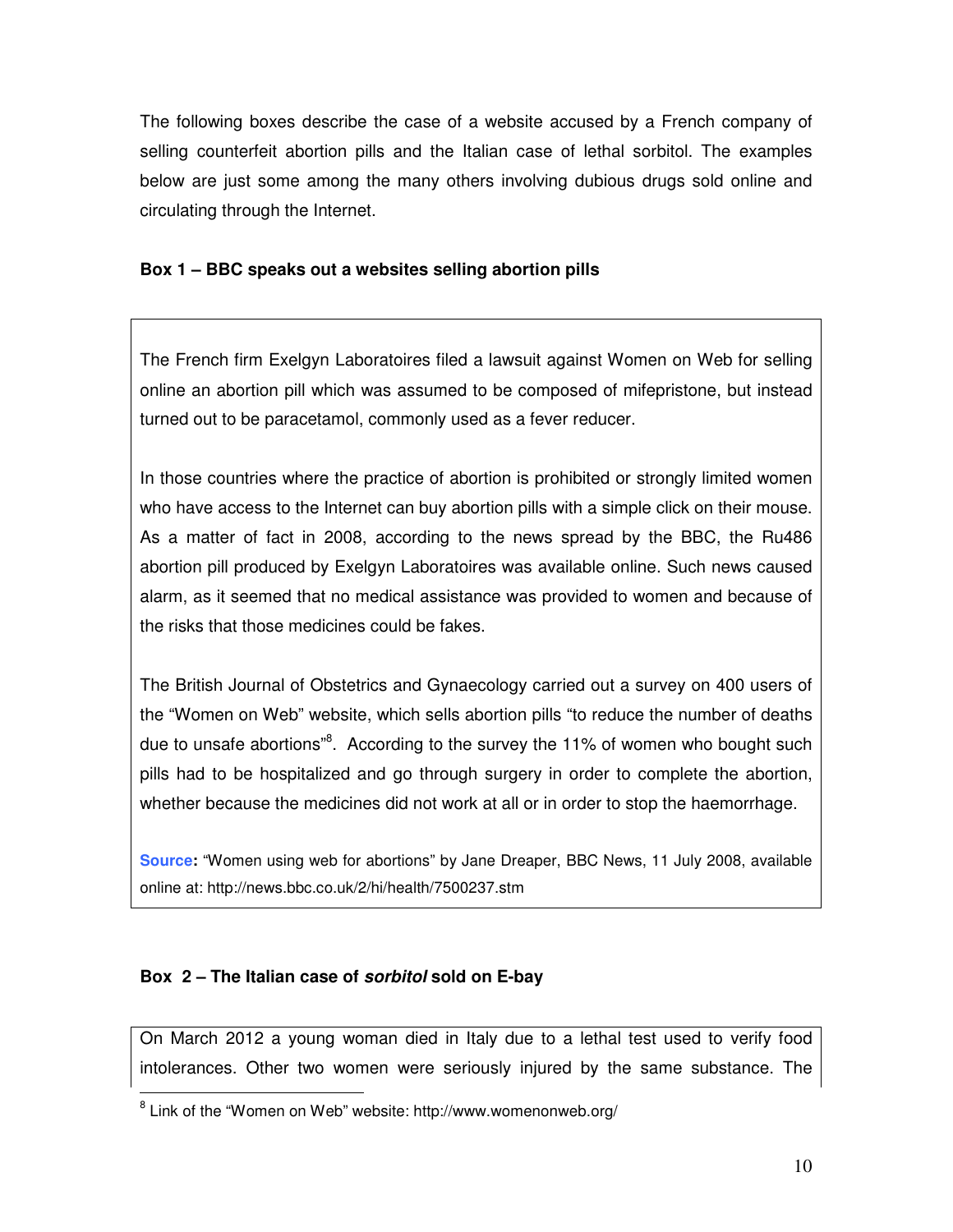doctor in charge of administering the test stated to the prosecutor that he was using this kind of test for the first time. Instead of using *glucose*, as usual, he chose to buy online on the famous auction site e-Bay - this test made up of *sorbitol*, According to the police the real motive would be related to the price: the tests bought online cost about twenty euro less than the ones of pharmaceutical companies. After this case e-Bay stopped all sales of *sorbitol* until the situation would have been clarified. The reasons for the death of the young women still have to be verified.

The Italian pharmaceutical Agency launched the alarm and reacted promptly: out of more than 40,000 on line pharmacies, the legal ones are only a small part, namely the 0.6%, with another 2% of them potentially legal. This means that about 98% of online pharmacies are illegal.

Source: La Repubblica, "Muore avvelenata da un test antiallergico. Il medico l'aveva comprato su e-Bay", 25 March 2012

# **2.2 Deceiving strategies and tools used by criminals running rogue and fake epharmacies**

Thanks to the Internet, the business of advertisement dramatically evolved and the online advertisements transformed the communication strategies. Basic marketing rules are applied to online advertisement, although the latter proves generally faster and cheaper than traditional advertising campaigns on TV, radios, magazines and billboards. Moreover, by taking advantage of such a tremendous border-free communication tool, the business of advertisement is able to easily reach a huge amount of people all over the world. However the exploitation of the Internet by criminals caused the spread of uncontrolled and unverified pieces of information and products.

As mentioned, spam plays a crucial role as far as the online advertisement and the trafficking of counterfeit medicines via the Internet are concerned. Using electronic messaging systems in order to indiscriminately send unsolicited bulk messages is a cheap and an anonymous way to promote goods on the Internet; it allows targeting and reaching a very large number of people all over the world. Even though companies and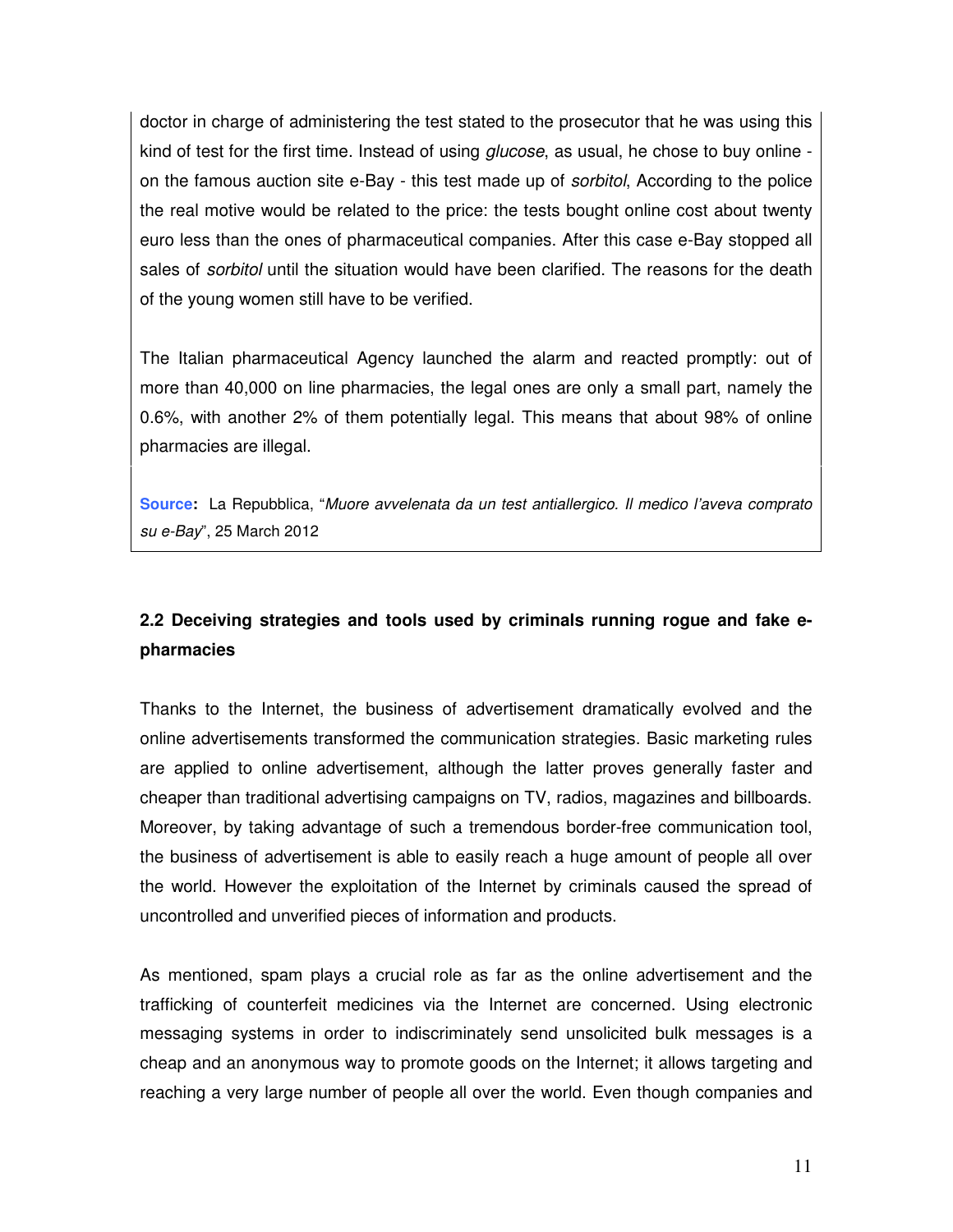institutions invest lots of money to protect their IT systems against spam, spammers often manage to succeed in breaking the anti-spam systems in place, as it was proven by many episodes occurred and lawsuits settled in the past few years.

Business To Business websites are another good platform potentially exploited by criminals. Some of them sell guns or drugs (cannabis, cocaine, etc…) and they are generally protected by passwords and firewall or need a specific recommendation to grant access.

Also active pharmaceutical ingredients (APIs) can be bought. The acquisition of APIs by criminals normally exploits gaps in the legislation. They are very often bought over the Internet, exploiting the fact that the link between the seller and the customer is hidden. APIs are not covered by the Directive on Falsified Medicines, while they are better covered by the Medicrime Convention.

Internet search engines also unwillingly contribute to keep illegal e-pharmacies in business, as it happened in the case involving one of the most famous Internet search engines, Google, which in 2011 was fined to pay one of the highest penalties ever paid in history by a company in a dispute with the U.S. Government<sup>9</sup>. Google was charged with showing illegal advertisements for fraudulent Canadian pharmacies in the U.S., thus aiding and abetting the problem of illegal pharmacies and making significant profits from it. All this said, it has to be remarked that after Google became aware of the investigations, the company implemented significant compliance measures in order to chase away such illegal e-pharmacies from its website. Indeed it is a fact that the struggle against rogue and fake online pharmacies requires combined efforts at different levels. For instance the adoption of a voluntary code of conduct could demonstrate the commitment of search engines companies in such a fight.

The case of fake abortion pills sold through the Internet presented in Box 1, gives us the possibility to discuss the deceiving strategies put in place by counterfeiters to lure

 $\overline{a}$ 

<sup>&</sup>lt;sup>9</sup> "Google to pay \$500 million to settle illegal ad charges", by Claire Cain Miller, The New York Times, 25 August 2011. Article available here:

http://query.nytimes.com/gst/fullpage.html?res=9406EFD91238F936A1575BC0A9679D8B63&sc p=2&sq=rogue+pharmacies&st=nyt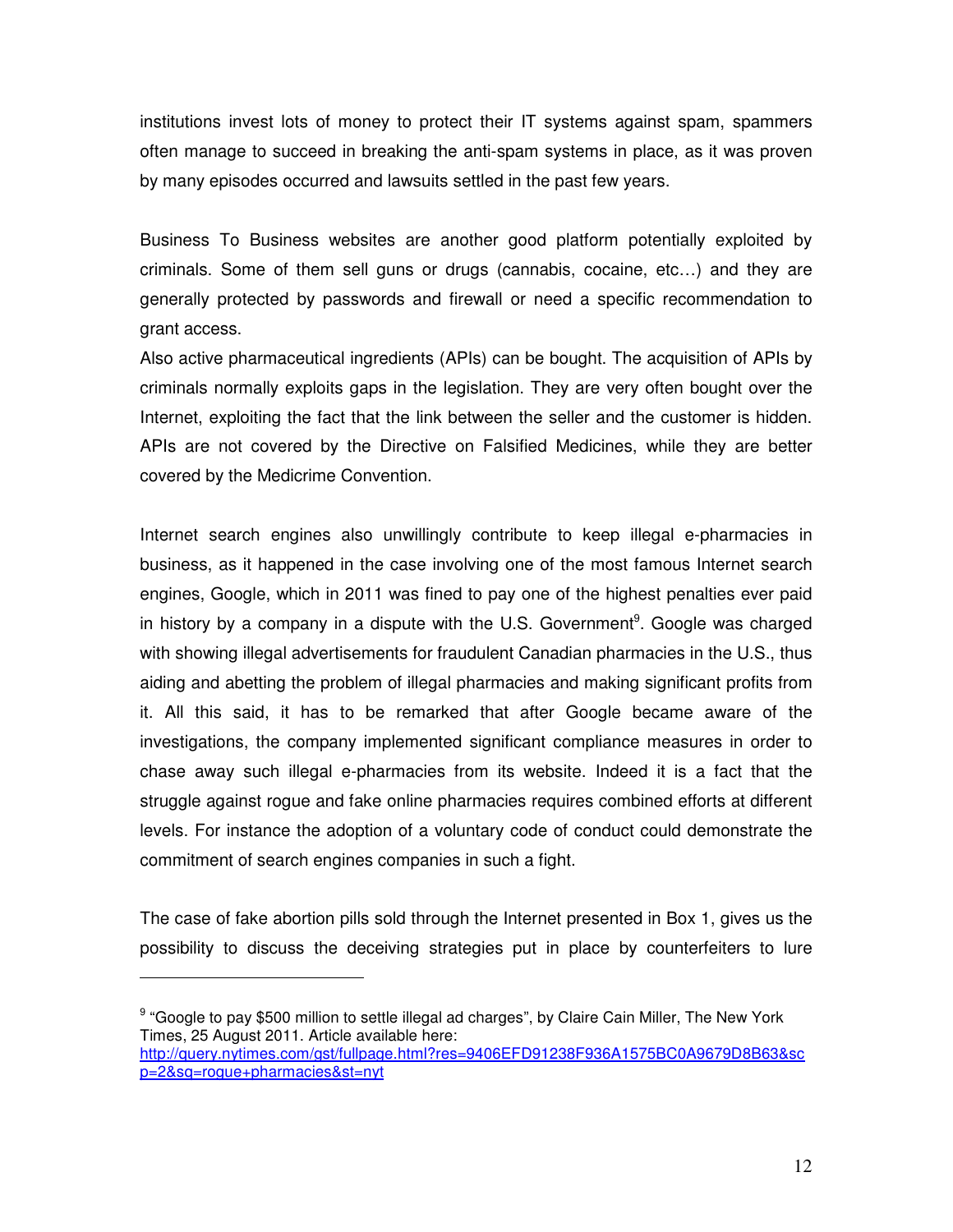potential buyers. Criminals base their selling strategy over the Internet on some basic elements that are, in some cases, connected with the cyberspace itself. Apart from selling their products at lower prices – an element which constitutes an important attractive factor for consumers – Internet sales can also offer a high degree of anonymity to potential buyers and the possibility to easily purchase the products with a simple "click". On the other way around, anonymity is also important for the counterfeiters themselves, who can in many cases be sure that their identity will not be discovered. When consumers purchase their products "behind the screen", counterfeiters can use a variety of deceiving methods to attract the potential buyers who will never have the possibility to verify the authenticity of what is presented in the fake website selling the products.

Some of these unverifiable elements are surely the logos of genuine online pharmacies or the approval logos of controlling authorities which are often replicated and presented in the fake web-pages by counterfeiters. These elements have the purpose of reassuring potential buyers, as in the case of the request for medical prescriptions. Very often the request of a medical prescription, which is generally indicated by the illicit website as a requisite to allow the online purchase, is only part of the strategy set by counterfeiters in order to falsely reassure their customers. In most cases the online purchase turns out to be permitted even in lack of a regular prescription, as it was shown by a survey conducted by Pfizer on 935 men over 35 years of age. The survey indicated that 50% of the surveyed people purchased online medicines without a prescription and 67% of them bought erectile dysfunction drugs.<sup>10</sup>

The diffusion of the problem is demonstrated by a study of the European Alliance for Access to safe Medicines (EAASM) carried out on a sample of 100 websites selling drugs online. The results showed that 6 times out of 10, medicines bought turned out to be fakes. 62% of medicines bought online ended up being counterfeit or improper, with cases where the information related to the drugs was often not correct and cases where both the packaging and the information leaflet in medicines boxes were deceptive.

 $\overline{a}$ 

<sup>&</sup>lt;sup>10</sup> "Counterfeit medicines", The Parliamentary Office of Science and Technology, January 2010 Number 352 – article available online at :

http://www.parliament.uk/business/publications/research/post/publications-by-year/pubs2010/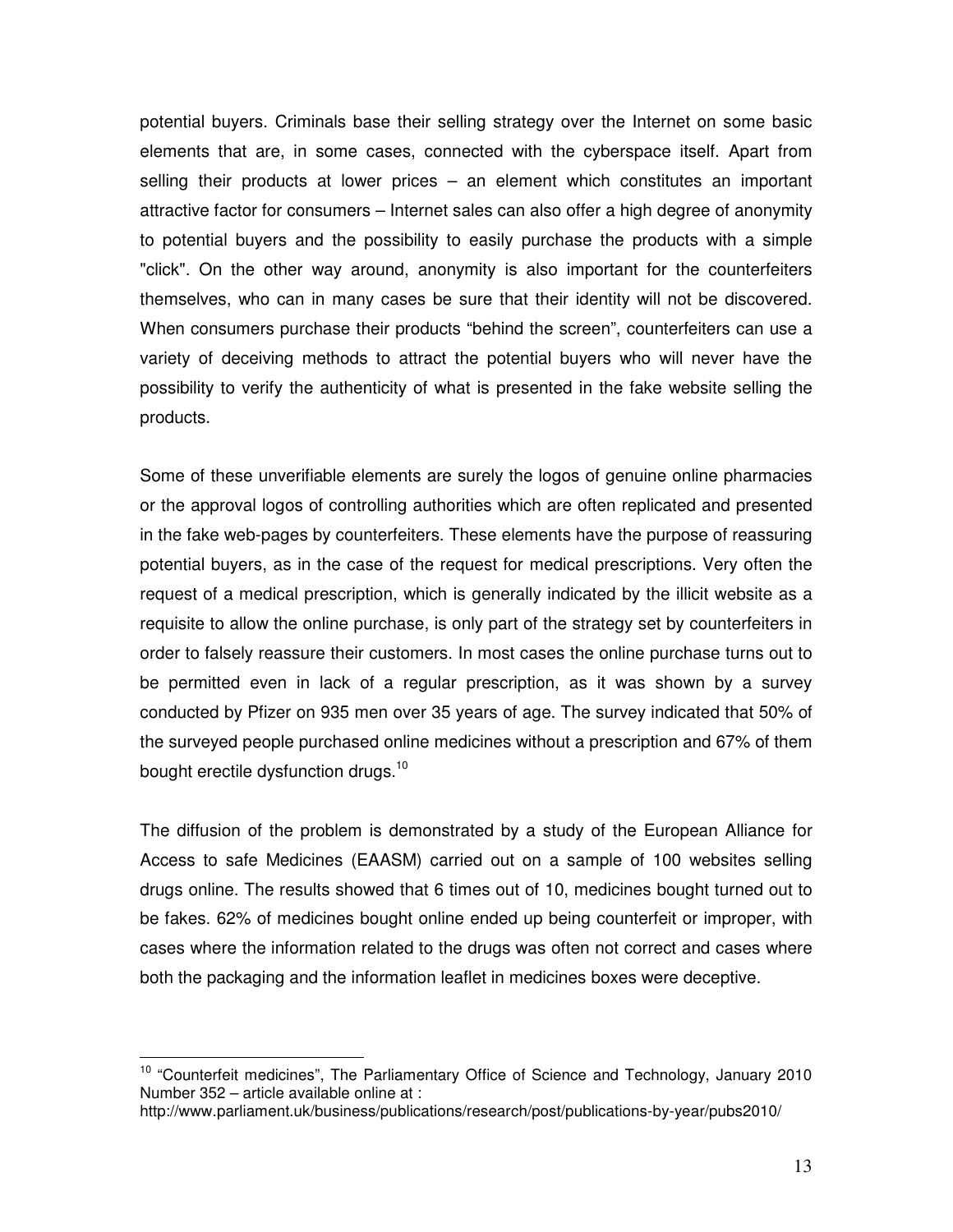The following box shows the results of a survey which was conducted in relation to a case of a generic drug that was counterfeited and sold online. It is important to remark that this case only wants to show that every kind of drug can be counterfeit and sold online and it does not want to indicate that generic drugs are more prone to be counterfeited than branded ones. Similar results would have been obtained if the surveyed drug was a branded one.

## **Box 3 – The alarming results of a survey on the online purchase of generic Prozac**

Altroconsumo, the Italian Association for the Protection of Consumers, in collaboration with the Q-tech Research and study Centre of the University of Brescia carried out a survey focused on the risks related to the online purchase of a generic drug and in most cases the results turned out to be alarming.

The survey started from the online purchase of a generic antidepressant drug containing fluoxetine, the same active ingredient present in Prozac. As it strongly acts on the central nervous system, it requires monitored administration by a medical doctor as well as a prescription for their purchase. Using the search engine Google the researchers were able to identify 98 websites willing to sell the medicine. Out of the total number, 34 of them were immediately rejected as they happened to be duplicate or even "phantom websites" (websites that disappeared from the Internet few days later). The purchase with prepaid card was only possible in 19 cases out of the remaining 64 and was successful - that is to say that the medicine was actually available in the appointed Post Office box - only in 13 cases. Therefore very often not only purchasing online medicines appeared to be like a waste of time and money, but in 31% of cases, after the purchase and the payment occurred, no drug delivery ever took place.

Other contradictions emerged just by checking both the Italian and the English versions of several websites. For instance on Eurodrugstore.eu a medical prescription was only requested on its English version, while it was not on its Italian one. To name another example, Valuepharmaceuticals.com considered a medical prescription as a compulsory element in order to allow the purchase, but eventually to proceed with the purchase it was only sufficient to state that the prescription would be sent afterwards.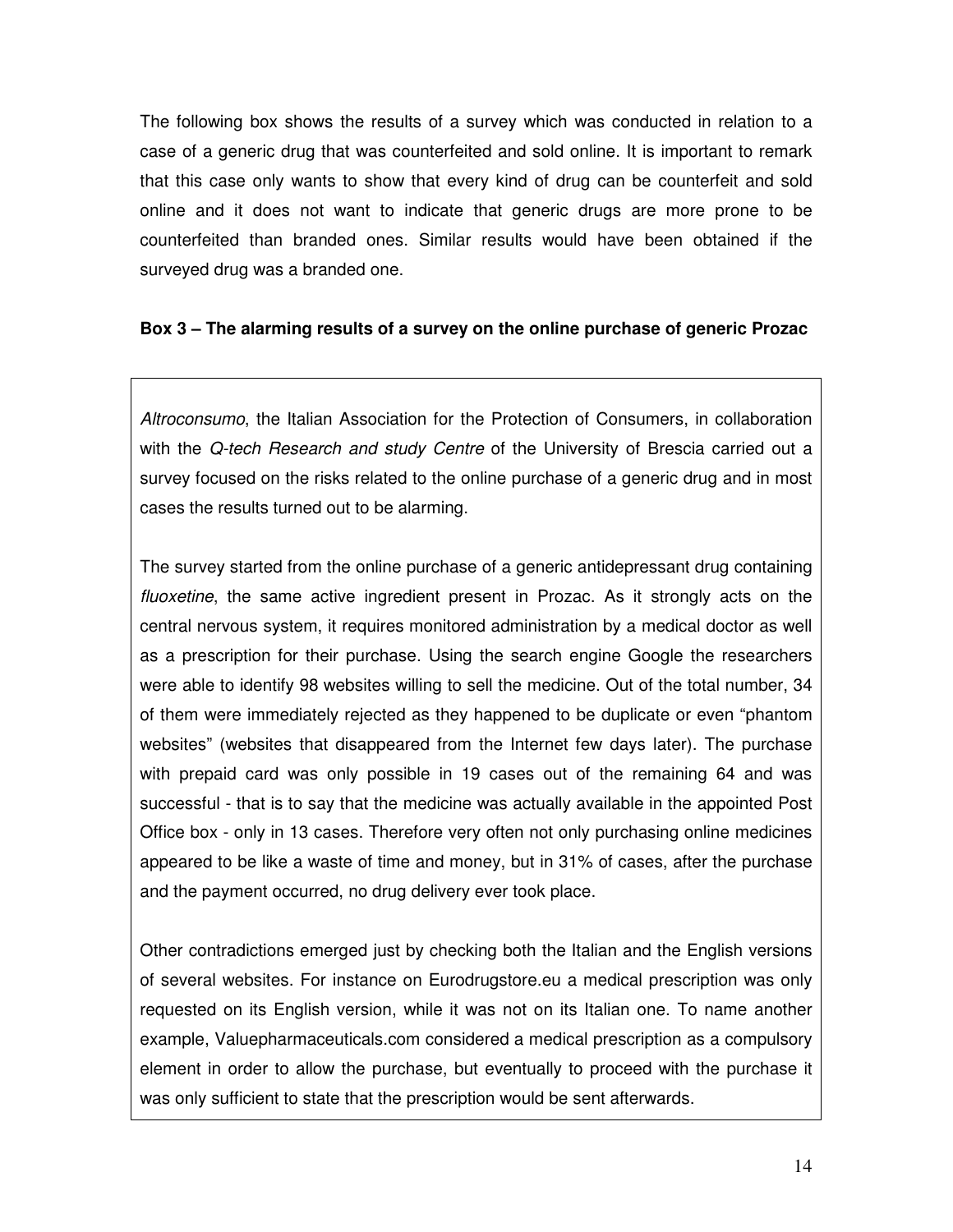However when the 13 successfully purchased packages were finally delivered, researchers carefully analyzed their content. The operation was carried out in a sterile environment in order to avoid any possible contamination or alteration of the products. Chemical and microbiological analysis proved that they were all poor quality or counterfeit drugs, containing toxic ingredients or wrong dosages of the latter or were marked with fake expiration dates. In 8 cases traces of solvents containing possible carcinogenic factors were found.

**Source:** "Prozac senza ricetta (né benefici). È allarme per le farmacie online", by Laura Bonasera, La Repubblica.it, 24 November 2011. Article available on-line: http://www.repubblica.it/salute/medicina/2011/11/24/news/farmacie\_onlie-25476539/?ref=HREC1-5

## **2.3 The importance of international cooperation against online sales of counterfeit medicines**

The risk of purchasing counterfeit products is universally recognized as a growing threat for consumers all over the world. To support the response to the problem, Police, Customs services, Drug Regulatory Authorities and the private sector of various countries all over the world decided to coordinate their action under Operation Pangea.

Such Operation was launched in 2008 as an international day of action, with the aim of tackling the online sale of counterfeit and illicit pharmaceuticals. For the first time illegal online pharmacies were targeted at the international level. In particular the operation targeted three main components used by illegal websites: the Internet Service Provider (ISP), the payment systems and the delivery service. The Operation was co-ordinated by the Permanent Forum on International Pharmaceutical Crime (PFIPC), INTERPOL and the World Health Organisation International Medical Products Anti-Counterfeiting Taskforce (IMPACT).

Along the years the operation gained notable momentum as the number of the participating countries rose from 10 to more than 80 in 2011. The success of the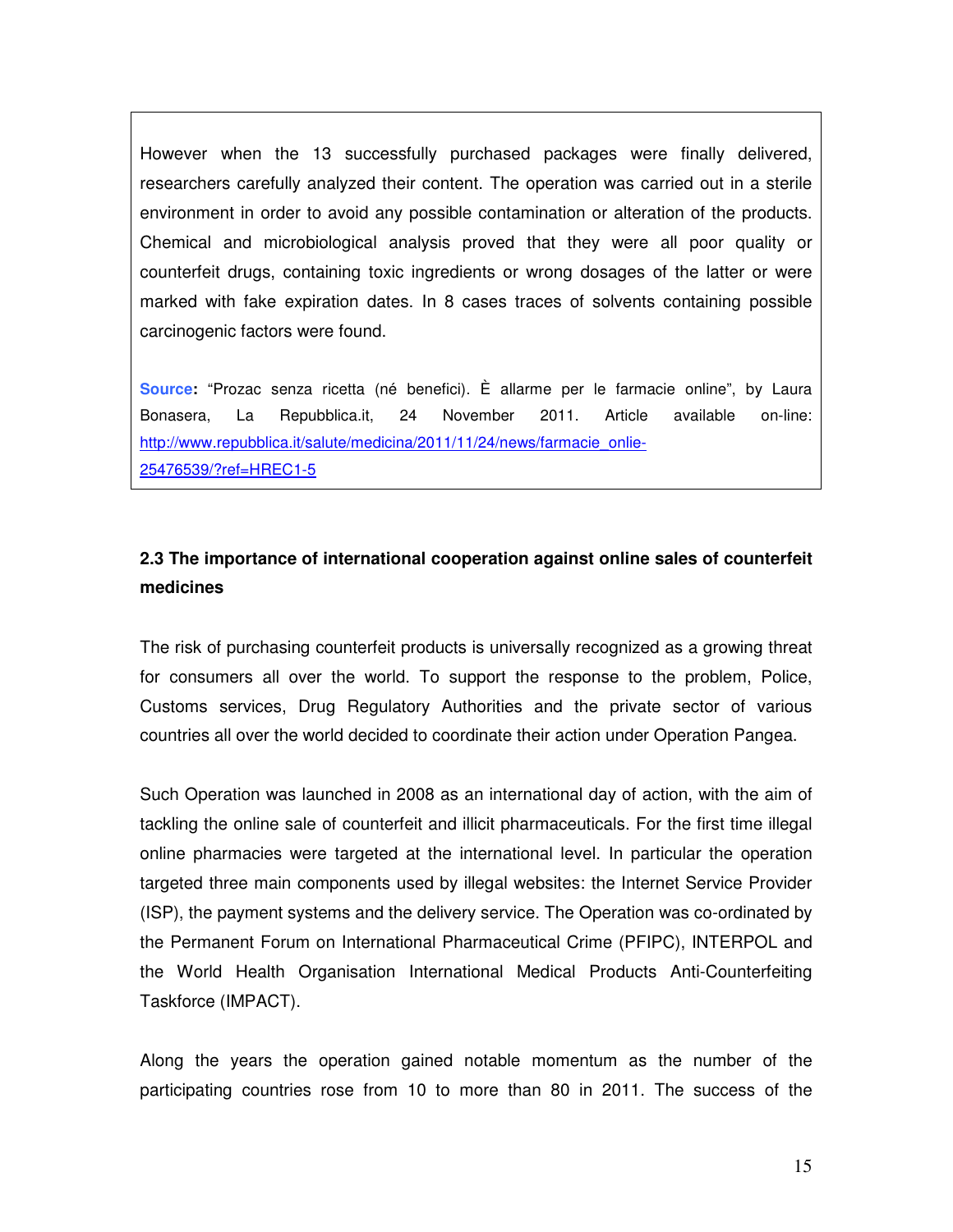operations is remarkable not only in terms of participation, but also in terms of findings and results. The four operations carried out between 2008 and 2011 led to increasing numbers of arrests and seizures all around the word. After the success of the first Operation in 2008, in 2009 Operation Pangea II resulted in the shutting down of a number of websites engaged in illegal activities, in the removal of advertisements as well as in the identification of suspects and several arrests. In 2010 Operation Pangea III led to the seizure of more than 2 million pills worth about 6.77 million USD. In 2011 Operation Pangea IV was the largest of its kind, leading to the seizure of 2.4 million illicit and counterfeit pills – including antibiotics, steroids, anti-cancer, anti-depression, antiepileptic as well as slimming or food supplement pills – originating from 48 countries; the shutting down of 13,500 websites and the inspection of  $45,000$  packages<sup>11</sup>. Such massive operation involved the efforts of 165 different participating agencies. Its goal was to identify the sources behind illicit pharmaceuticals, to disrupt the online criminal networks and activities connected with the online selling, namely credit card fraud, as well as to raise public awareness of the health risks associated with the purchase of medicines through the Internet.

Due to the almost unlimited possibilities offered by cyberspace, purchasing pharmaceuticals over the Internet is easy while, on the contrary, tracing the various phases within the distribution chain can be a difficult operation. For this reason the cooperation among different Law Enforcement Agencies in different countries becomes essential.

In this perspective, it is worth mentioning the Working Group of Enforcement Officers for counterfeit medicines. It was established for the protection of public health and animal welfare against counterfeit medicines through proper enforcement of regulations concerning the manufacturing and distribution of medicines, termination of illegal activities, and related exchange of information. The first meeting of the HMA WGEO was held in Dublin in 2004, and meetings have been held every six months thereafter under the EU Presidency. Operating at Heads of Medicines Agencies (HMA) level, the WGEO

 $\overline{a}$ 

<sup>&</sup>lt;sup>11</sup> A complete list of data is available here: http://www.interpol.int/Crime-areas/Pharmaceuticalcrime/Operations/Operation-Pangea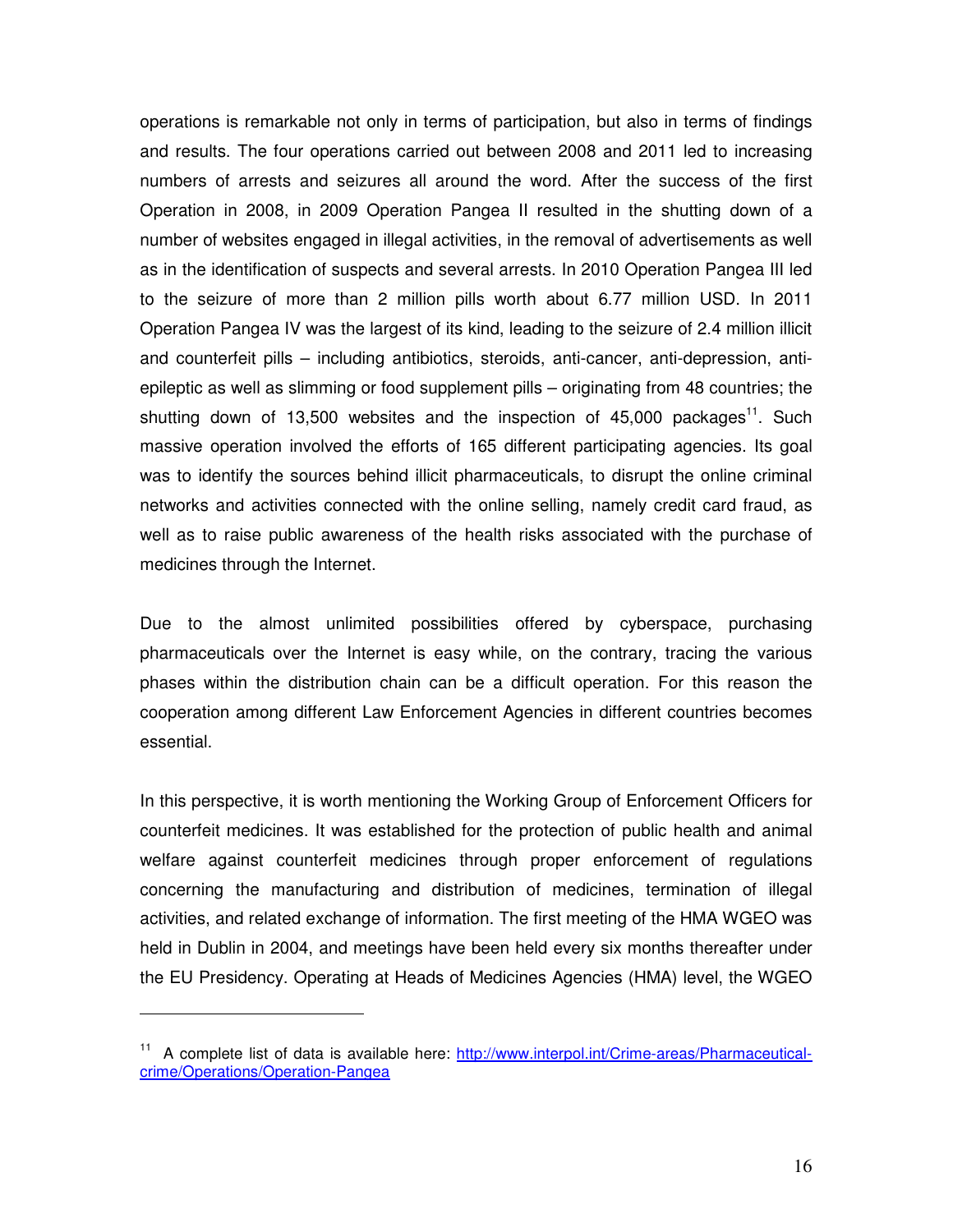is an association of representatives of National Competent Authorities responsible for the manufacturing and distribution of human and animal medicine products in member states of the European Union and the European Economic Area (Iceland, Norway and Lichtenstein), the European Commission, the European Medicines Agency, and Switzerland. WGEO meetings are also attended by representatives of INTERPOL, EUROPOL, and the Pharmaceutical Security Institute. The purpose of the HMA WGEO Meetings is for the enforcement officers to meet every six months to make face-to-face contact with European counterparts to discuss aspects of pharmaceutical crime and particularly counterfeit medicines. It presents a valuable opportunity to share experience, expertise and knowledge and further provides a useful training platform.

Apart from the various operations Pangea, the complexities of the criminal trade created by counterfeiters are also demonstrated by an operation carried out by the U.S. Food and Drug Administration (FDA). Investigators found out that 85% of the pharmaceuticals which were supposed to be coming from online Canadian pharmacies were issued instead from 27 different countries. Spam messages were initially sent from an e-mail address licensed to some person in the Russian Federation; the website server used by counterfeiters was located somewhere in China; the credit card payee phone number was placed in the UK; the card payment was processed in Australia and, lastly, the drugs were sent from the U.S.A. $12$ 

This case anticipates the topic of spam e-mail messages that will be further analyzed in the following chapter and, once again, underlines how international cooperation proves to be fundamental to effectively dismantle such complex criminal networks operating behind the scenes.

#### **3. SPAM AND THE INVOLVEMENT OF ORGANIZED CRIME**

Numerous investigations and seizures all over the world uncovered the strong connection existing among counterfeiting, organized crime and online trade. What we have presented so far allowed us to introduce a series of elements that characterize the

 $\overline{\phantom{a}}$ <sup>12</sup> CLARK E. (2008), "Counterfeit Medicines: The Pills That Kill", Telegraph, April 5<sup>th</sup>, available online: http://www.telegraph.co.uk/health/3354135/Counterfeit-medicines-the-pills-that-kill.html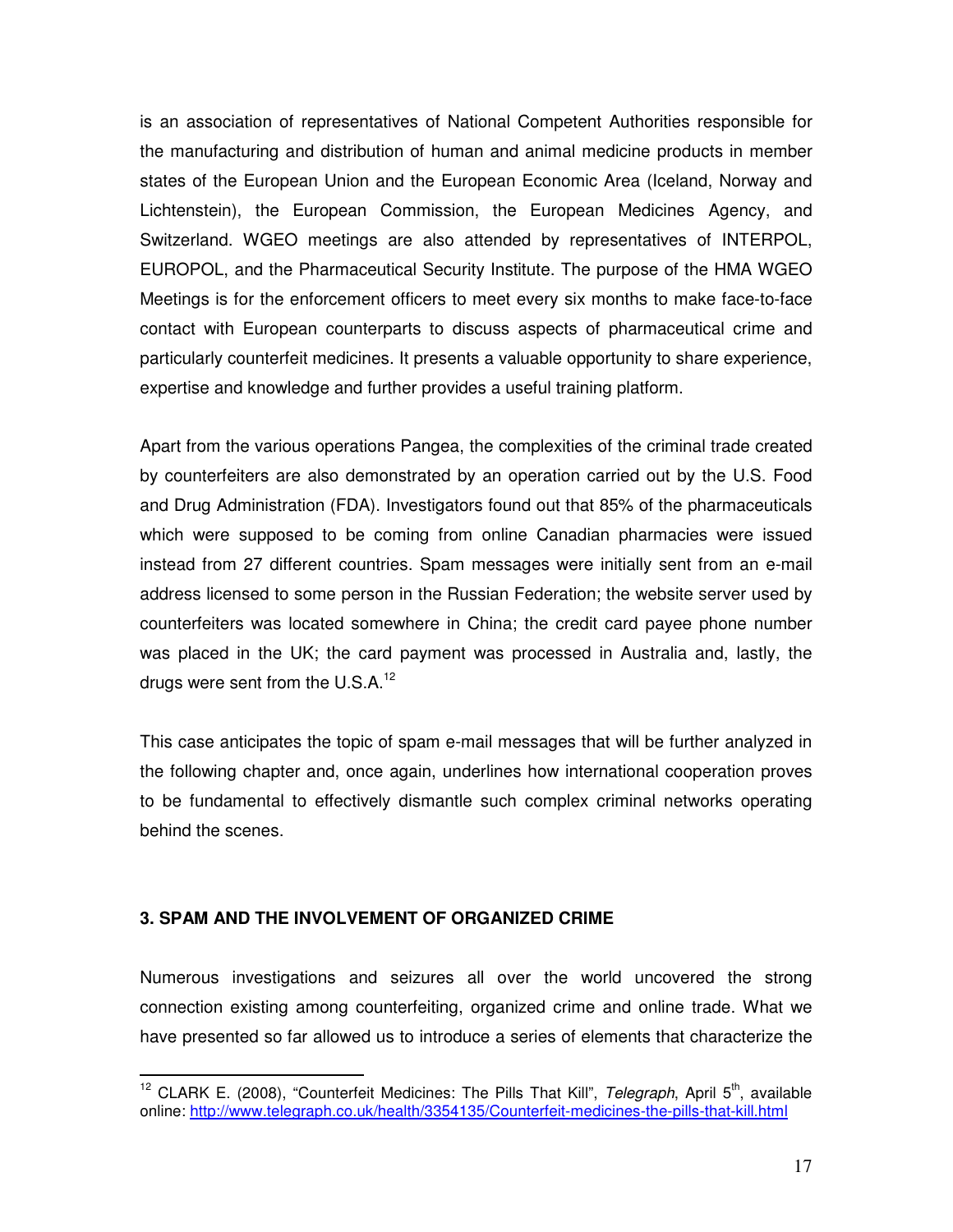modus operandi of criminals involved in online selling of counterfeit medicines. We have introduced the motivations and the ways in which counterfeiters try to deceive possible consumers visiting illicit online websites. An interesting element on how criminals are able to increase the possibility of success of their deceiving actions by reaching a greater number of potential victims and advertise their products will be analyzed. This is the role of spamming, which can be considered as real advertising actions performed by criminals, against which there is a lack of legislation at the international level. In some countries, as the Netherlands, it is illegal to generate spam inside the national boundaries and every citizen can report an abuse to the authority. In these cases, the legislation could be improved to include also spam coming from external sources. It could be adopted also by other countries as a system to fight fake online pharmacies.

Spamming is more concerned with the offer of counterfeit pharmaceuticals at the retail level, as it targets directly the single consumers. As a result of this criminal advertisement, e-mail inboxes are literally "bombarded" by a constant stream of spam messages offering medicines at cheap prices. The aim is to capture people's attention and lead them to browse the Internet in search of such products to purchase. Very often the spam e-mail contains as well a direct link to the rogue or fake e-pharmacies where customers can be deceived. Spammers are thus contributing a lot to the traffic of counterfeit medicines via the Internet and this is why the following paragraph is dedicated to a more in depth analysis of such phenomenon.

#### **3.1 The role of spam**

The term *spam* is used to describe the abuse of electronic messaging systems in order to indiscriminately send unsolicited bulk messages. This definition requires some explanations. More precisely the term *unsolicited* refers to the fact that the message is sent without a verifiable permission granted by the recipient. A message is considered bulk when it is sent as part of a larger collection of messages, all of which have an identical content. For instance a job enquiry can be sent in an unsolicited way, but it is still legal. The cases of subscribers' newsletters or customers' communications can be considered bulk, but they have been authorized. Therefore spam is a problem of consent, rather than content. In this regard as long as a received message is unsolicited and bulk, it is irrelevant whether its content is an advertisement or a so-called "first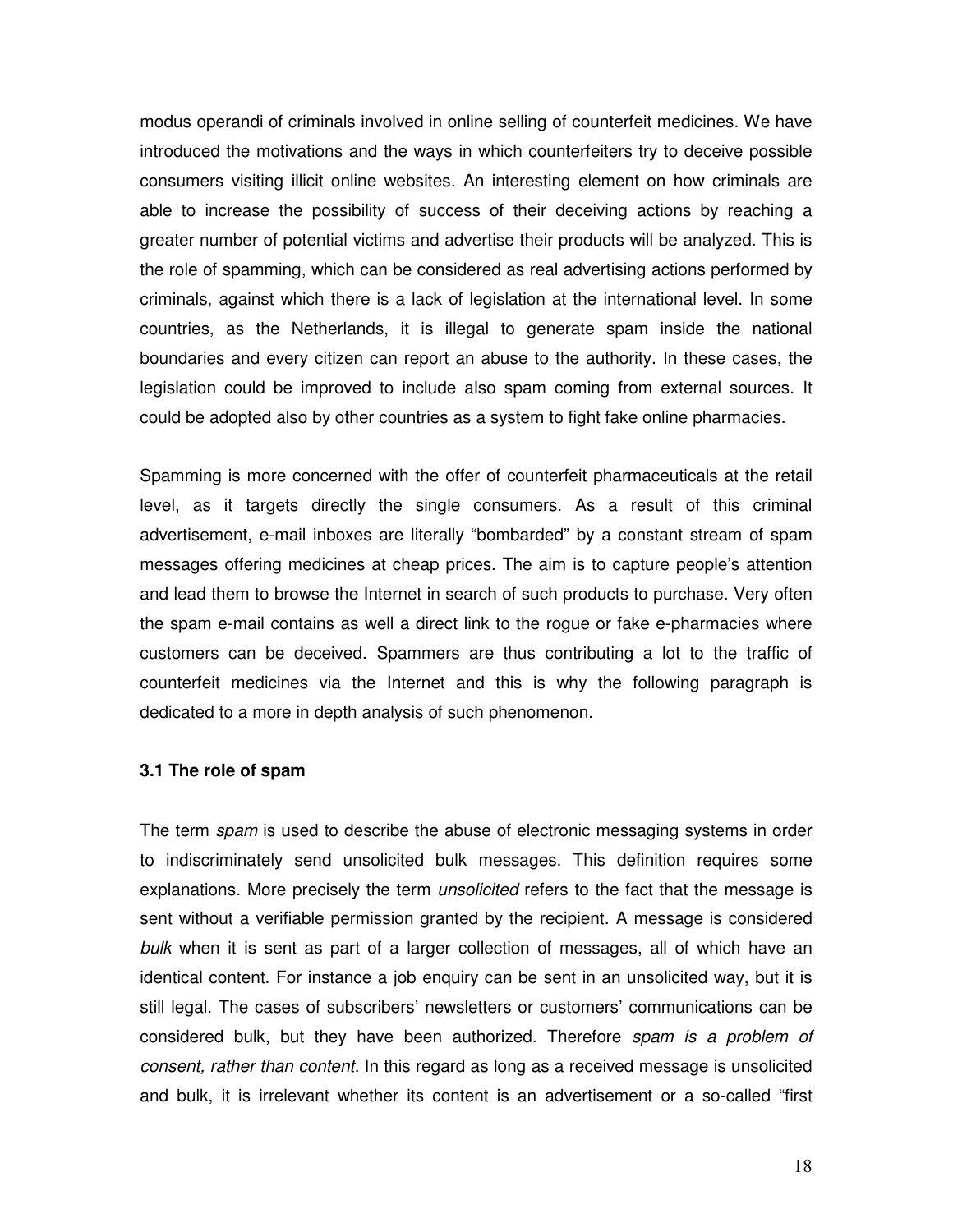contact letter", such message is still marked as spam. This is a significant element to take into consideration, as attempts to regulate contents of e-mail messages risk to contribute undermining the freedom of speech instead of efficiently fighting the phenomenon of spamming.

The magnitude of the phenomenon is such that, to give some figures, 85% to 90% of emails received by most organizations are spam $13$ . Spam volumes around the world reach about 250 billion messages a day, that is to say almost 40 spam e-mail messages a day for each woman, man and child in the world.<sup>14</sup>

As it is a cheap and anonymous way to promote products on the Internet, and since it also allows reaching a large number of people all over the world, spamming represents a very powerful advertising instrument.<sup>15</sup> The chance to be able to reach millions of people implies as well the possibility that some of them are actually interested in purchasing such advertised products and therefore it increases criminals' chances to find victims. These are the main reasons why spamming is one of the favorite ways used by organized criminals to advertise their illegal activities and illicit products.

Online trade of counterfeit pharmaceuticals does not escape the rule and medicines are by all means among the most spammed online products. In particular spam messages are very often used to advertise certain types of medicines, such as weight loss pills, or those connected with diseases often considered as taboos, such as erectile dysfunctions or psychiatric/psychological illnesses. In such cases it is particularly easy for spammers to take advantage of consumers' weaknesses. Purchasing such medicines online, with the guarantee of amazing performances and avoiding the shame to go and buy it to a pharmacy, may often seem like an opportunity at least worth trying. Therefore less savvy and less prudent people can easily fall victim of such messages and end up buying dangerous counterfeit drugs.

 $\overline{a}$ <sup>13</sup> FIRSTBROOK P. (2007), "Benchmarking Anti-spam Effectiveness", Gartner, September 18<sup>th</sup>, Securing the Network from Spam, Malware and other Threats. A Strategic Overview Featuring<br>Gartner Content 3<sup>rd</sup> issue Clearswift available online: Gartner Content, 3<sup>rd</sup> issue, Clearswift, available online: http://www.clearswift.com/ data/assets/pdf file/0020/3674/Clearswift\_issue3.pdf  $14$  "Spam, a lot", The New York Times, published 13 January 2011. Article available here: http://www.nytimes.com/2011/01/14/opinion/14fri4.html?\_r=1&ref=spamelectronicmail

In 2008 researchers calculated that sending a million spam messages only cost 80 USD.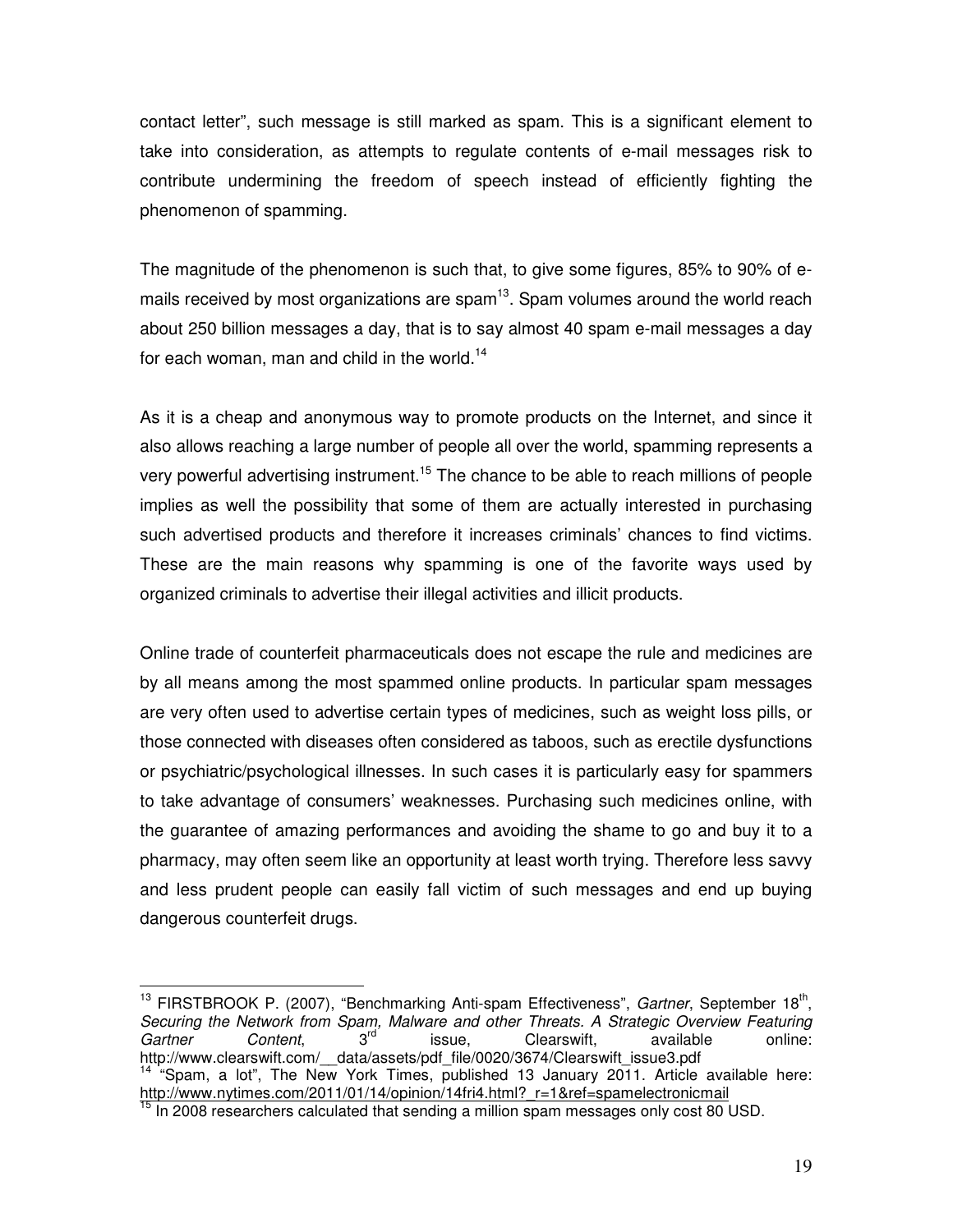Indeed, as we have seen, very often no prescription is required by rogue and fake epharmacies advertised by spamming messages or, when it is required, it only has the purpose to reassure potential buyers of the regularity of the procedures of the websites. The purchase is eventually allowed without a medical prescription. In such cases websites allow the purchase permitting, for instance, that the document will be faxed later.

Given that spam is a common tool among organized criminals, the following are the steps taken to make their operations effective. Once spammers have decided the product they want to illicitly advertise, in our case a medicine or a series of medicines, their next step is to reach an agreement with a website that deals with that type of medicines. In order to find potential buyers, lists containing e-mail addresses to be used as spam recipients are commonly sold between crackers and spammers. Such lists contain million of e-mail addresses, most of which are verified and known to be working. In fact often hackers are charged with targeting websites and retrieving users' e-mail addresses from their databases. For instance if such hackers manage to hack a website offering medicines or healthcare products, users and customers of that website are likely to be interested in products displayed in spam messages and that list is considered very useful.

Maximize their profits by making as many victims as possible fall in their net is part of organized crime strategy. In the case of spam, their aim is of course to try to avoid antispam filters in order to be able to reach large numbers of Internet users. That is why often an example of a junk e-mail dealing with medicines could simply just contain an image – for instance a picture describing a pill, a packaging or a bottle of the medicine. The aim is to try to avoid anti-spam filters which, based on a list of "dirty words", should prevent spam messages from being received. In such a case, as the computer software would only detect the image, if the link to which the picture is referred is not blacklisted, the e-mail will pass through the filter. Of course within the past years anti-spam filters have evolved, in the same way spammers have adapted to such evolution though. Nowadays filters are not only designed to protect from messages containing dirty words, but also from those containing certain types of images. This is why spammers have learnt how to realize pictures which do not come out as *jpeg* files or similar thus being able to elude filters.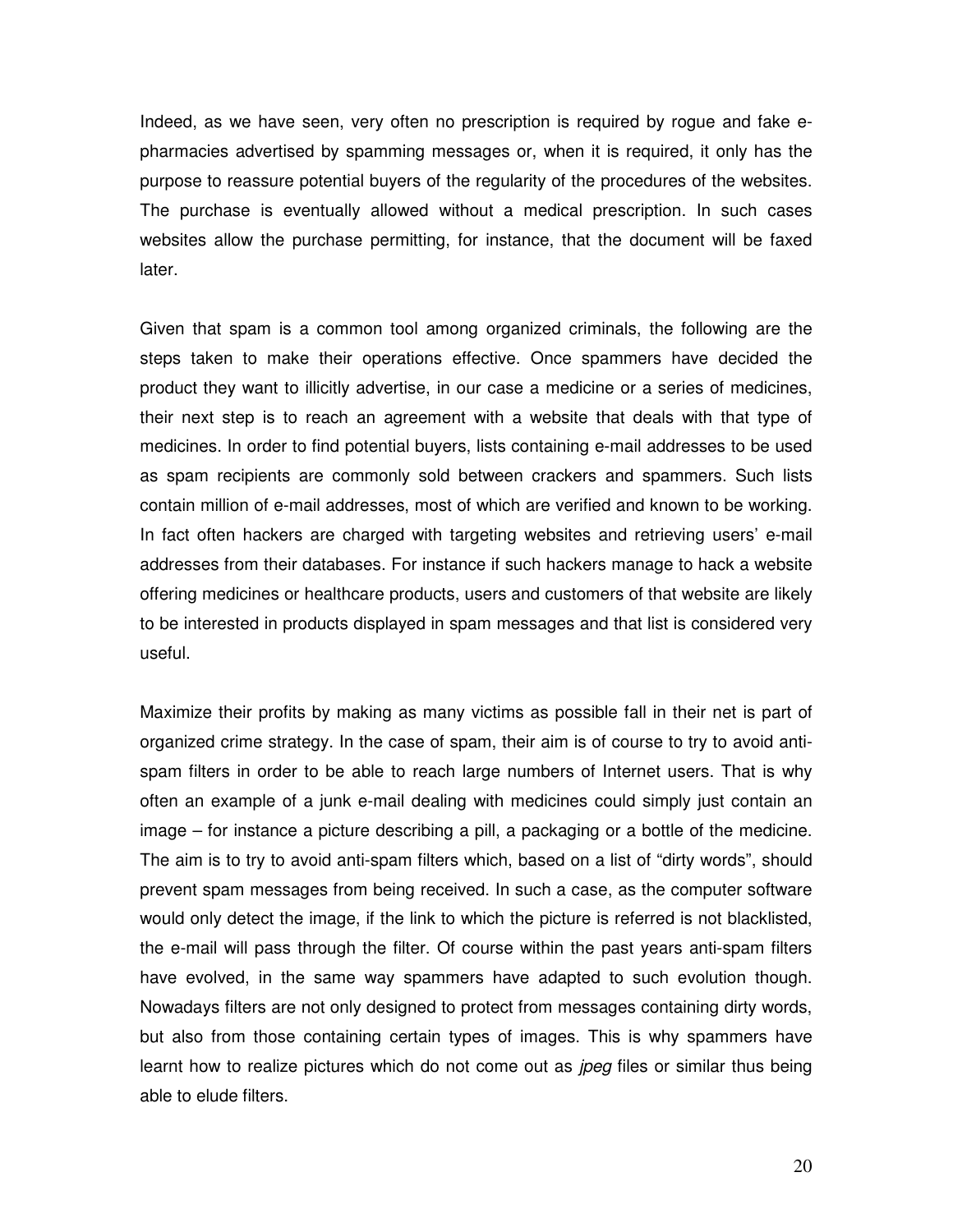Once spammers are able to send their messages, the delivery only requires a software designed to send bulk e-mails, for instance *Dark mailer*<sup>16</sup>. It taps into a network of zombie computers and can send up to 500,000 e-mails per hour from a regular cable modem connection. Once spam messages are delivered, spammers only need to wait for their victims to click.

The box below shows evidence of what stated above regarding criminals' ability and strategies to avoid filters. Indeed spammers often manage to succeed breaking antispam systems in place, as it was proven by the fake drug scam that involved U.K. college websites.

## **Box 4 - Fake drug scam hijacks UK college websites**

 $\overline{\phantom{a}}$ 

In 2010 a fake drug scam involving unaware U.K. higher education institutions was uncovered. Counterfeiters exploited software flaws in a widely used technology named PHP, utilized to make websites more interactive. Spammers injected a code associated with terms such as Viagra, Cialis and other drugs and each time a person would look for online drugs, universities and colleges' web addresses would pop up. Once online visitors clicked on the link, they would immediately be re-directed to the online fake pharmacy. This is how many organizations using the .ac.uk domain unknowingly pushed customers to websites offering counterfeit pills, thus becoming unaware accomplices of such criminals. According to the researchers, thousands of organizations have fallen victims of such drug spammers.

**Source:** "Fake drug scam hijack UK college websites", BBC News, published online 5 March 2010 – article available here: http://news.bbc.co.uk/2/hi/technology/8550219.stm

In the past few years several companies settled a series of actions against spammers, attempting to dismantle their illegal activities and thus trying to protect their own

 $16$  Although there is no official website to download the programme, many websites offer free versions of Dark mailer, but most of which often turn out to contain errors and Trojans.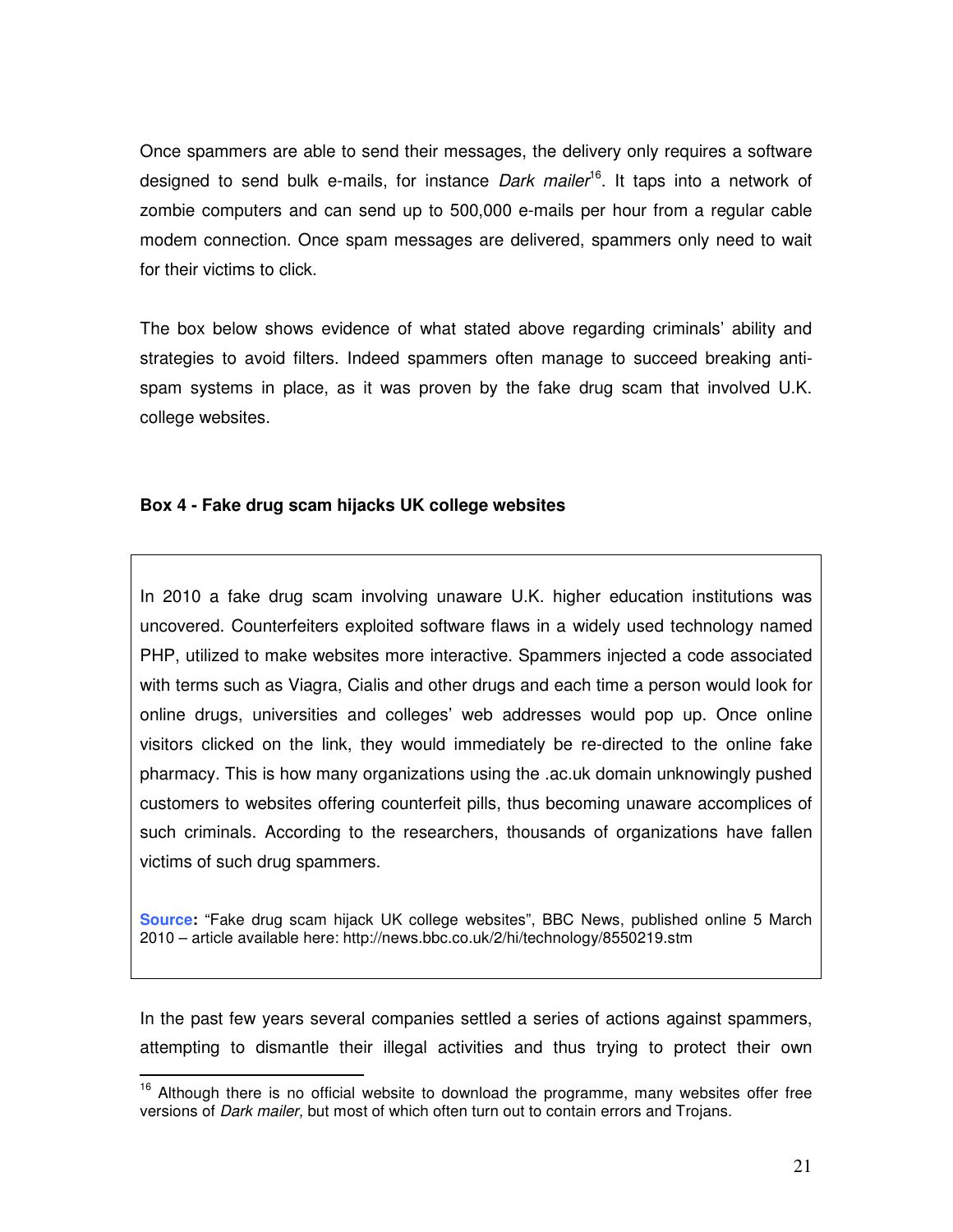customers. For instance after Viagra was patented, it quickly became one of the most popular drugs as well as one of the most spammed ones. In particular troubles stemming from Viagra spamming reached such an extent that in 2005 a 7-month investigation jointly carried out by Pfizer, the pharmaceutical company which produces the well known Viagra, together with Microsoft, led to a series of actions and lawsuits against physical persons, websites and spam rings linked to illicit online pharmacies in an attempt to dismantle spammers activities connected with the selling of illegal erectile dysfunction drugs. This joint action was an encouraging sign of the determination of the private sector to stop the misuse of the Internet for illegal purposes. Nevertheless there are thousands of other smaller companies dealing with spamming on a daily basis that are unable to dispose of such amount of technological, financial and human resources to get engaged in such a fight.

As spam plays such an important role in the diffusion of fake online pharmaceuticals, the research briefly analyzed in the box below represents an effort to track spam to its source and to collect an overview of the phenomenon.

## **Box 5 – A pilot study on spam and online medicines**

UNICRI, with the support of the International Telecommunications Union (ITU) and in collaboration with an IT security company<sup>17</sup> carried out a pilot study focused on the analysis of spamming with a specific focus on pharmaceuticals. The main aim was to have a better understanding of what lies behind spamming, identifying a possible nexus between spammed recipient addresses and the typology of the received spam messages. The purpose of the research was to prove that a connection actually existed and that spam e-mails were not totally sent on a random basis.

The profiles of the employees of a firm were taken as the target group, their professional e-mails accounts were tracked and their working activities were analyzed.

Thus the analysis of data led to the conclusion that the type of spam messages they received actually changed according to the different profile of the various

 $\overline{a}$  $17$  Mediaservice is an IT Advisory Security Company based in Turin, Italy.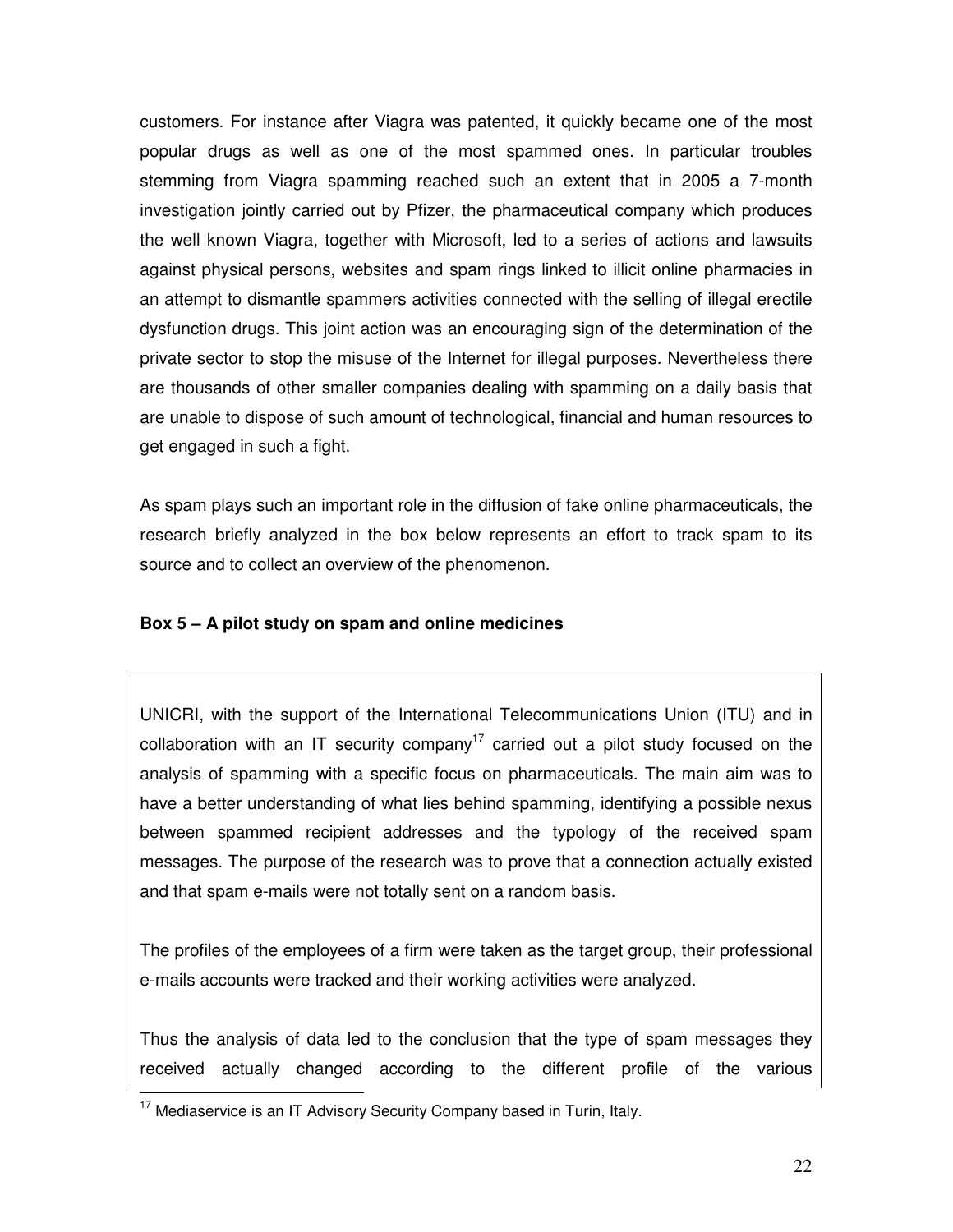employees/potential buyers, namely according to the interests, contacts and activities they performed. Specific web searches or the places they visited while on mission could modify the offers and messages they received. Researchers could demonstrate as well that public Wi-Fi networks such as those of hotels or airports were the most exposed to hacking threats. Their insufficiently secured passwords – or total lack of them, – weak firewalls and the anti-virus software they used easily made them an open door for hackers to break in and steal personal data.<sup>18</sup> – Similar outcomes were equally confirmed by a recent research carried out by TrustWave's Spider Labs, according to which hotel networks were hackers' favorite destination in 2009, accounting for 38% of all known security breeches. Moreover, always according to the latter research, it took an average of 156 days before hotels whose networks had been compromised became aware of the fraud, which means hackers had plenty of time to operate.<sup>19</sup>  $-$ 

**Source**: UNICRI Programme on Counterfeiting - unpublished material

## Different types of Spam

Beyond the daily sending of unsolicited bulk messages to the users, there are other forms of spam - equally effective in the illicit trafficking of counterfeit medicines.

The counterfeiters use to create texts and contents to be published on the web, where reference is made to specific medicines or trademarks. Afterwards:

- These contents can be inserted online into virtual spaces easily accessible by the users, especially places of "social interaction" such as forum or blog. More in general they choose those places that are not protected, so that they can directly and easily reach the potential consumers;
- The counterfeiters can also infringe the rules of copyright, by stealing scientifically important contents from influential websites on the topic. Hence they develop fake blogs through which they are able to mislead and attract the potential consumers;

 $\overline{\phantom{a}}$  $18$  Spider Labs is an advanced security team within Trustwave focused on forensic, ethical hacking and application security testing. Available online here: https://www.trustwave.com/spiderLabs.php

SMAIL M. (2010), "Hackers Lurking Hotel Networks", 17<sup>th</sup> March, available online: https://www.infosecisland.com/blogview/3348-Hackers-Lurking-in-Hotel-Networks.html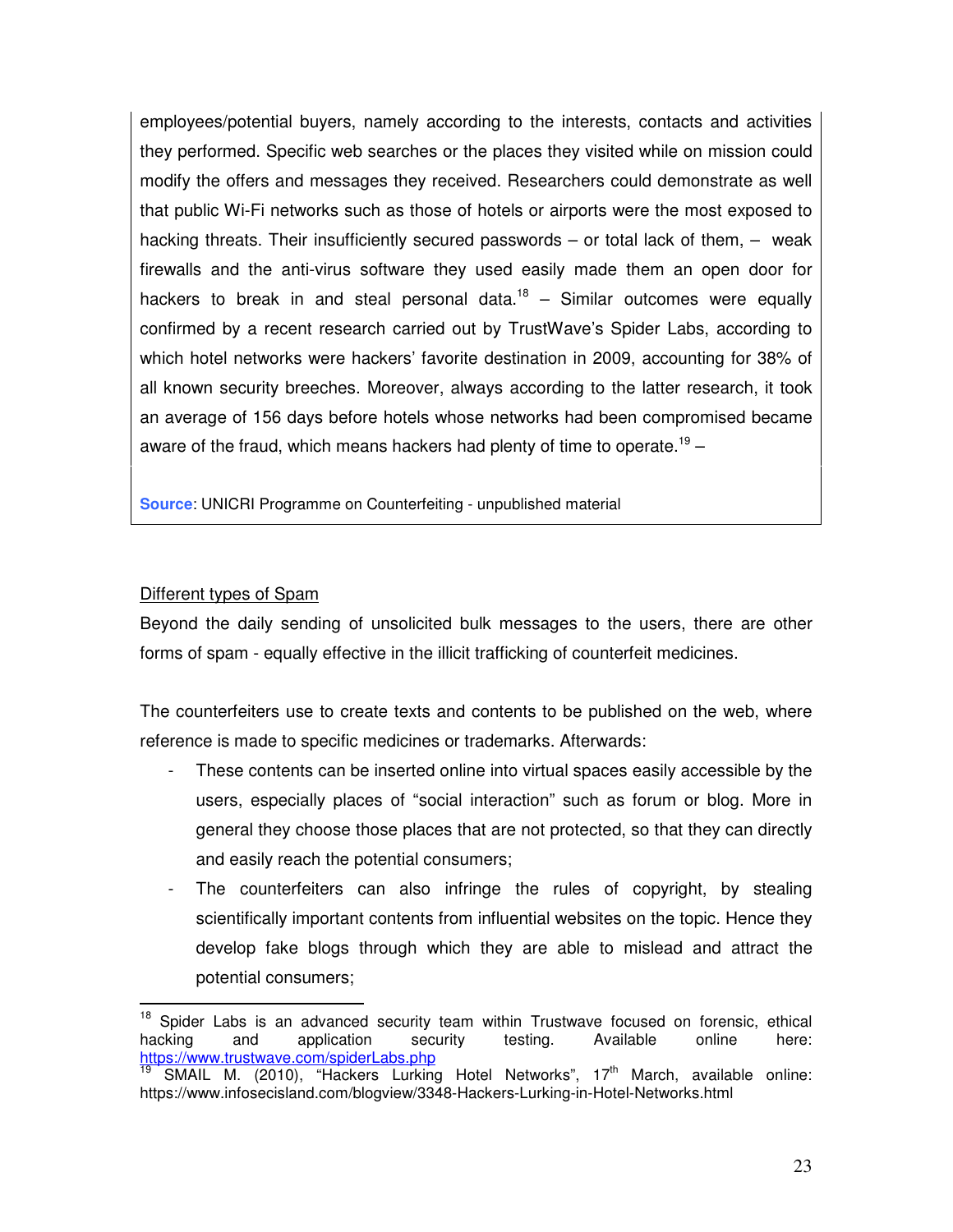- Finally, counterfeiters can develop more in-depth actions, by damaging the systems of other websites particularly attended and reliable – such as websites of schools, ministries, hospitals etc. They insert "information packages" on counterfeit medicines, trademarks, and links to their own websites, in order to increase their visibility within the ranking of the most important web engines. This operation allows modifying the algorithms of ranking, making illegal websites more visible and, at the same, time damaging others with a high social utility.

#### The increasing role of social networks

Although the role of spam has been and is still crucial in the online trade of counterfeit medicines, we have already mentioned how the criminal strategies are progressively changing. While the spam was the main instrument used by criminals until a few years ago, the scenario is now changing. "Social media provide tremendous opportunities for inexpensive word-of-mouth marketing, allowing for the possibility to reach out to more people than ever before<sup>"20</sup>. Instead of using only spam on private emails as a way of advertising the products, at the present time the merchandising throughout social media has become more widespread and the criminals are more and more frequently big actors within the illicit supply chain.

Criminals that are behind the trafficking of counterfeit and illegal medicines are increasingly aware of the extraordinary power of the new social media and social networks over the Internet. Counterfeiters and organized crime are more and more using social networks in order to advertise their products and reach as many consumers as possible. "Links to sites pushing counterfeit wares can […] be found in quantity on social media venues such as social networking sites, blogs and micro-blogs<sup>221</sup>. On the other side, awareness actions conducted online through social media are not very widespread, especially in relation to the possibility of educating potential consumers on the risks associated with the use of counterfeit medicines and on the importance of avoiding purchasing products online from unverifiable sources.

# **3.2 The involvement of organized crime in online sales of counterfeit pharmaceuticals**

 $\overline{a}$ 

<sup>&</sup>lt;sup>20</sup> http://www.wordviewediting.com/tag/non-profit-social-media/

 $^{21}$  https://www.markmonitor.com/download/wp/wp-Fighting\_Counterfeit\_Sales.pdf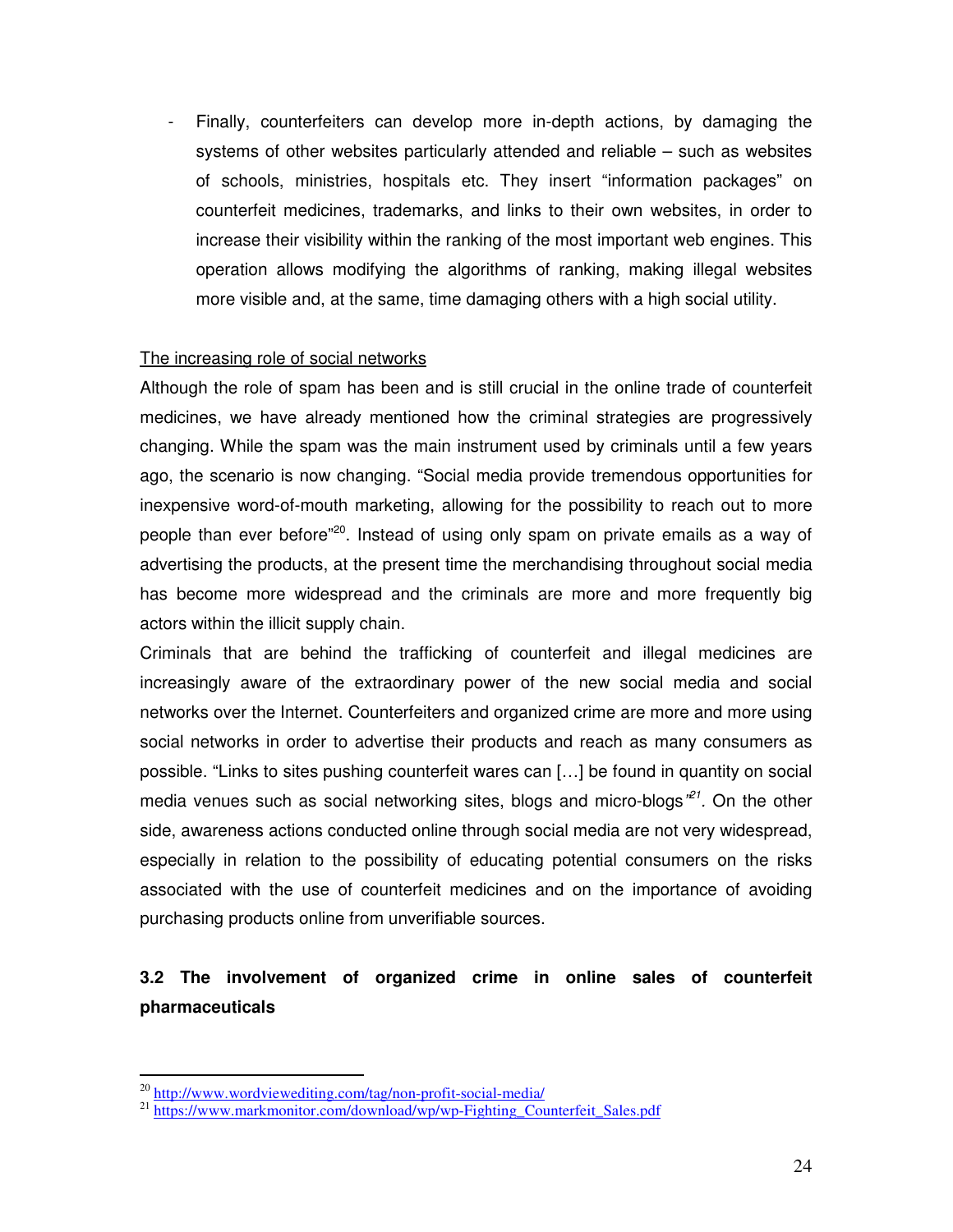Counterfeiting crimes guarantee the possibility to make large profits and have a very attractive cost-benefit ratio, considering the general weakness of sanctions and punishments in comparison with other crimes. As the main goal of organized criminal groups is to make profits and minimize the risks, they have become very much involved in such illicit business. The following figures concerning the ecstasy trade and the illicit market of the Viagra pills clearly demonstrate the attraction of counterfeit medicines to organized criminals. According to the European Law Enforcement experience it is widely known that a pill of ecstasy costs between 0.20€ and 0.30€ and it is generally sold for an average price of 5€. A Viagra pill costs around 0.15€ and it is sold via an illicit website for around 8€ to 10€. One kilo of counterfeit Viagra pills – 1700 units – costs 255€ and its retail value is from 13,600€ to 17,000€.

Criminal networks often appear to be organized as multinational businesses. Since, unlike legitimate companies, they do not need to comply with any law, pay taxes nor invest in research activities or advertising campaigns, they have an undeniable competitive advantage. Even though they might face losses due to customs seizures or other costs, such as those incurred to bribe officials, they can still make large profits by exploiting well known pharmaceutical brands.

Organized crime is indeed very much involved in the activity of many rogue and fake epharmacies all over the Internet. As we have seen above, spam is a powerful advertising tool therefore organized criminals use it in order to expand their market. In this regard organized crime could rather be seen as a veritable illicit enterprise in which spammers hold the role of a sort of an advertising department.

Many spammers, for instance, are located within the Russian Federation; their contribution to the global export of spam is estimated to be such that in 2010 the world spam levels fell also thanks to the shutting down of a payment site for spammers in the country, as it is shown in Box 6.

#### **Box 6 – Spamming drop-off after a Russian website shut down**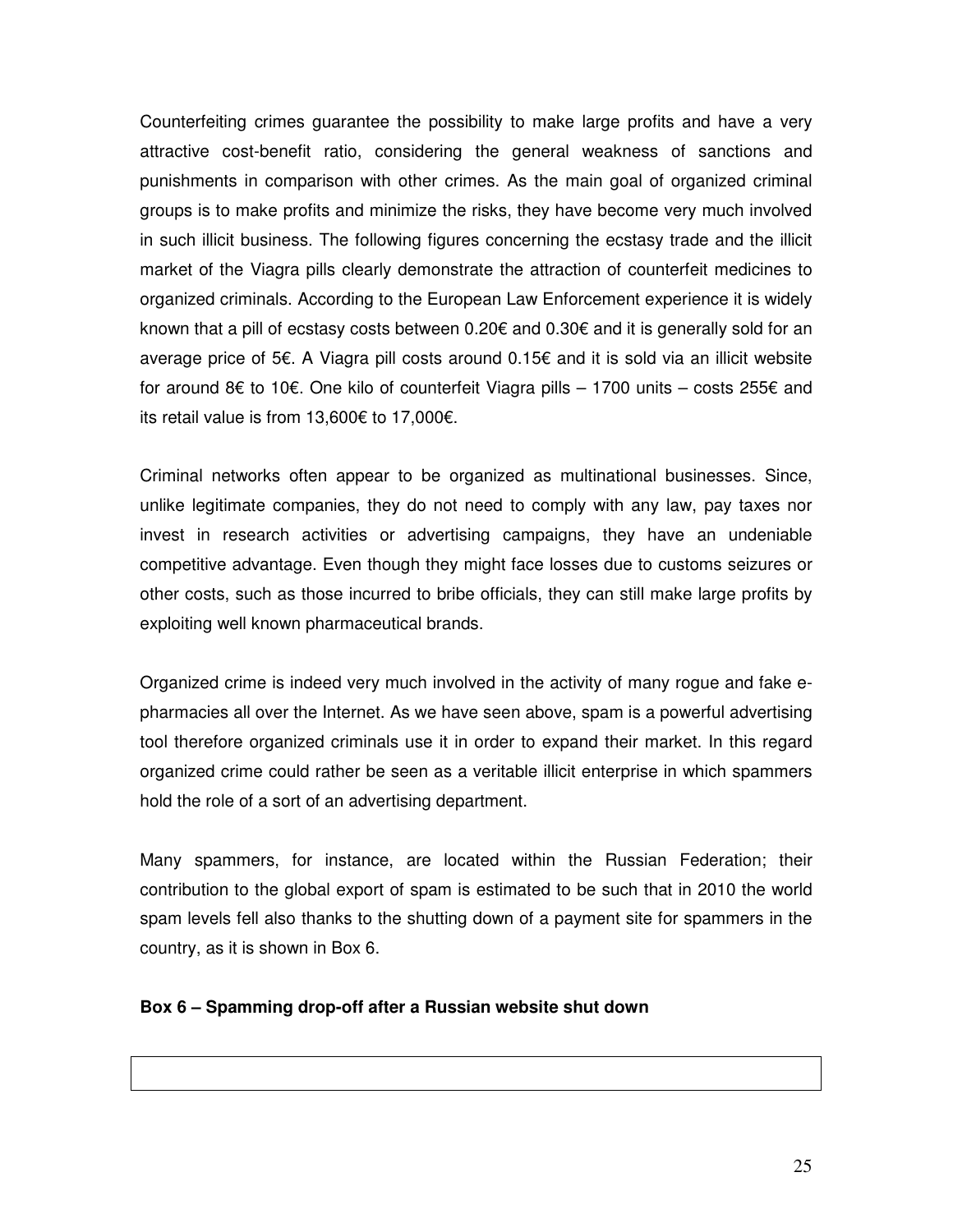After Russian police officials announced an investigation on spam flaws, it was noted an evident decline in Russian spamming activities. When the Russian website SpamIt.com abruptly shut down on 27 September 2010, an evident drop-off in spam was noted by various companies monitoring the Internet. Cisco Systems in the United States noted a "sustained drop in global volumes", as stated by one of his senior security analysts, and KasperskyLab, an antivirus company based in Moscow mentioned "a notable drop in mass e-mail in the United States that advertised prescription drugs" from 65% at the beginning of September to about 41% at the end of the month. SpamIt.com was widely known in computer security cycles as one of the larger sponsor of spam in the whole world.

However considering the total amount of spam is approximately around 200 billion per day, although the drop-off of one-fifth was remarkable, the circulating quantity was still far from being a low figure.

**Source:** "E-mail spam falls after Russian crackdown", by Andrew E. Kramer, The New York Times, 26 October 2010. Article available here: http://www.nytimes.com/2010/10/27/business/27spam.html?scp=7&sq=counterfeit%20pharmace uticals&st=cse

Criminal operations over the Internet are clearly facilitated by the easy process for registering a domain name and to set up a website in a country, to create a back office in another one and to install an online shop in a third country, especially if one considers that many criminal groups operating at the transnational level already have established alliances and operate in several countries. Once the online shop is operational, it could as well easily direct payments to a fourth country and eventually invest the profits in a tax haven. Moreover very often, in order to further confuse investigators, money is transferred between a chain of bank accounts, creating a smoke-screen which makes investigations more difficult.

## **Box 7 – Fake pharmacy network tied to organized crime in the Russian Federation**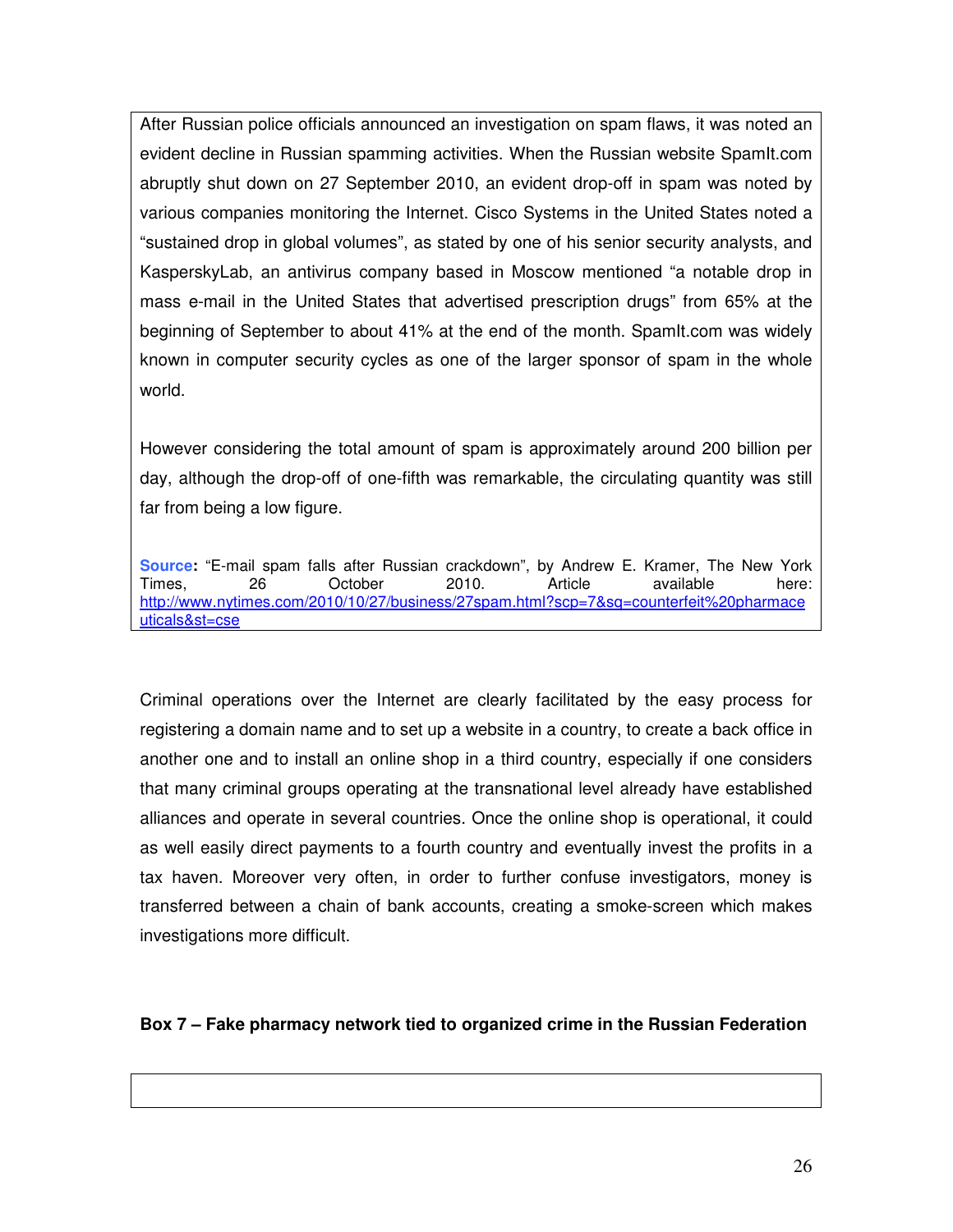Big amounts of pharmaceutical spam appear to be coming from a fake e-pharmacy, closely linked to organized crime operations in the Russian Federation. According to some researchers of the University of California at San Diego the most actively promoted rogue e-pharmacies via spam would be associated with Rx-promotion.com. The latter would also be associated with ChronoPay, the largest payment processor in the Russian Federation, whose chief executive has been allegedly linked to criminal and illicit businesses, such as that of fake e-pharmacies. According to Brian Krebs, former police investigator, the company bought a license for an Internet service that was used to keep track of ChronoPay black operations, including processing payments for counterfeit prescription drugs sold through hundreds of websites affiliated with the fake pharmacy program Rx-promotion.com. Further investigations led to uncovering other people involved in the fake pharmacy promotion program and were able to identify on the payroll a former Russian police investigator as well.

**Source**: "Unlicensed pharmacy network tied to Russian mob and corrupt police" by S.Imber, 20 June 2011. Article available here: http://www.safemedicines.org/2011/06/online-pharmacynetwork-tied-to-russian-mob-and-corrupt-police-282.html

As underlined by the MHRA, the strategy used by criminal organizations to sell on line counterfeited medicines can be summarized in four main components:

- the domain name;
- the internet provider;
- the payment provider;
- the postal system.

Consumers can be considered as an additional element of the strategy.

In the deceiving strategies put in place by the illicit networks it may be worth to mention the role of the use of postal system. The majority of products purchased on line are delivered in small parcel by postal mail. The small quantities, among the enormous amount of different postal parcels, make their control and identification a very challenging task. As for the different cases and modalities, in several European countries the national authorities investigated cases where packages were mailed to a real address but with a fake recipient, or the contrary, or mailed to P.O. boxes but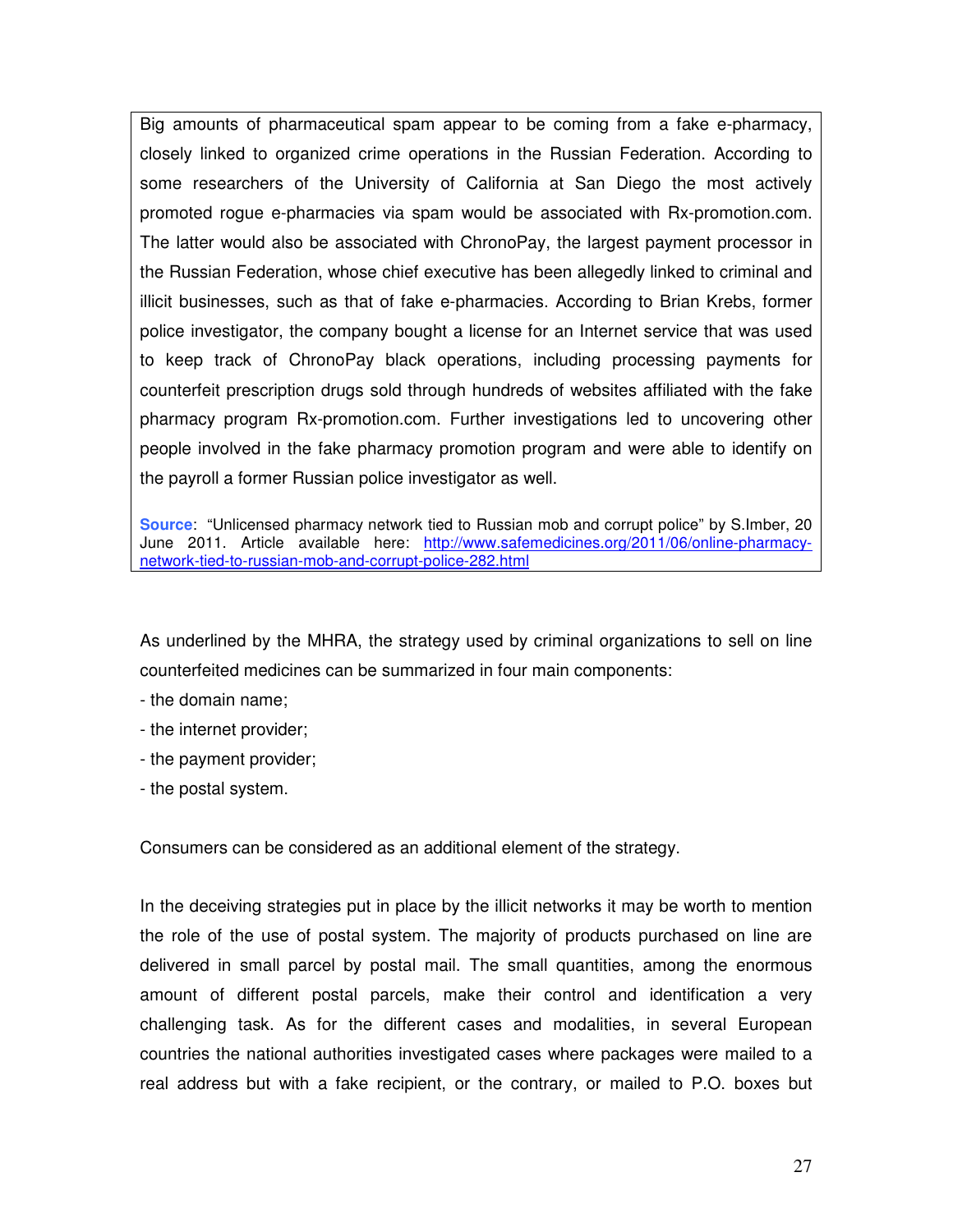without a real address, or mailed, in several deliveries, to a persons in charged of the following distribution.

The postal systems worldwide are regularly deceived by organized crime to perpetrate different kinds of crimes, such as trafficking of counterfeit goods but also drug trafficking, money trafficking and money laundering, marketing frauds etc.

Looking outside Europe, the Canadian Post website reports that for the past few years, unknown organized crime groups have been using the Canadian postal system to distribute Mass Marketing Fraud (MMF) mailings throughout North America. These mailings entered the postal system and tried to legitimize the mailings by including various cover letters, company logos, return addresses, etc. In these cases, like in many others, the fraudsters used legitimate return address and company name in order to make the envelope look more legitimate.

Finally, it is worth mentioning that fake or rogue e-pharmacies managed by organized criminals can reach a high number of people also thanks to the role of small players opening their own small business. It was mentioned how some purchasers over the Internet buy a relatively small quantity of products, sometime keeping part of them for their use and selling the rest to their small circle of customers. In this sense, the distribution is consequently micro-organized, having these players a role of both users and re-suppliers. In this case the consumer is not deceived by the counterfeiters but he/she is most probably aware of what he/she is buying. As it was said, one of the reasons behind the growing of this phenomenon can also be related to the consequences of the global economic crisis on people daily life.

#### **The role of facilitators and the corporate responsibility**

As in the case of other serious crimes, such as drug and arms trafficking or pedopornography, the so called "facilitators" should be actively involved in the fight against counterfeiting of medicines. Credit card issuers, money transfers, internet providers, search engines as well as mail services should be involved through tools such as the adoption of voluntary codes of conduct, and awareness raising campaigns. Possible penal liability could be also explored in case the crime is committed thanks to the services provided for by such entities.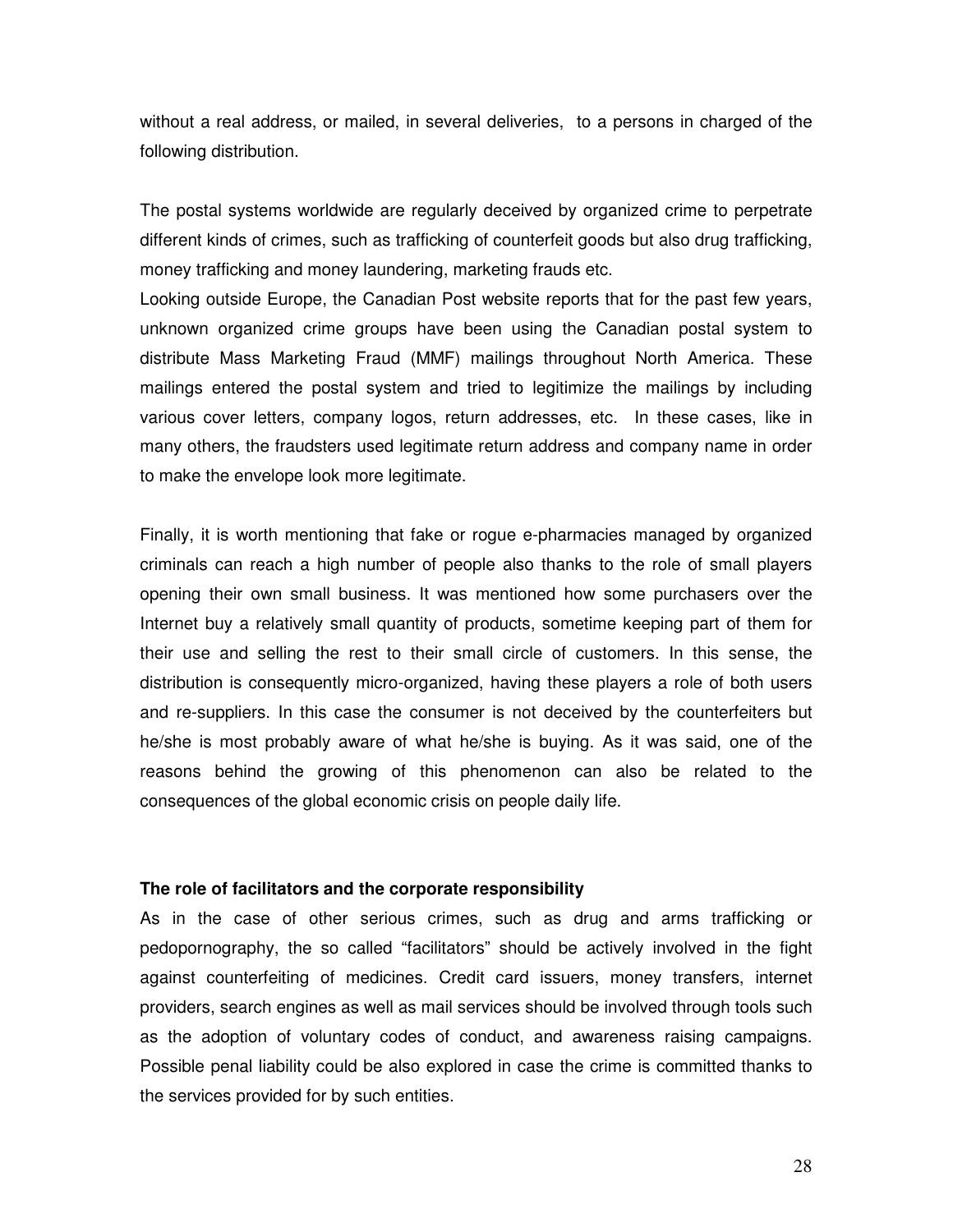The corporate responsibility should be increased among all those actors that are "responsible" at different levels, such as the patient associations, the search engines, the customs, the national and local pharmacy societies, the national governments and international governments as well as the credit card companies and payment providers.

## **4. FINDINGS**

The analysis conducted so far highlighted how the commercialization of counterfeit medicines through the Internet follows its own specific scheme. In fact, it is not always possible to apply those concepts and rules that are typical of the commercialization of products through traditional channels to the case of online sales.

Some specific elements need to be highlighted. The first is surely anonymity, which benefits not only the buyer but especially the seller. Anonymity comes along with the difficulty for potential buyers to verify the authenticity of the offer in the cyberspace. Although several countries have publicly available lists with legal online pharmacies and those authorized to conduct on-line dispensing of medicines, it often remain difficult for consumers to verify the authenticity of the website/pharmacy from which they would like to purchase and they do not have the possibility to verify the authenticity of the product they will receive.

The channel of distribution is also peculiar because if in the case of traditional shipments we will often deal with containers or shipments of great quantities of product, in the case of online sales the shipments involve a limited amount of product sent via regular mail or packaging or by courier. This complicates the detection possibilities by the law enforcers because from a single source it is possible to have numerous small shipments sent all over the world.

The third element to be considered is "access" to the product. In this case the myriad of illicit websites selling counterfeit medicines and the huge amount of spam reaching our inboxes advertising these products render accessibility very easy for potential buyers. Several online counter-campaigns to inform potential consumers on the phenomenon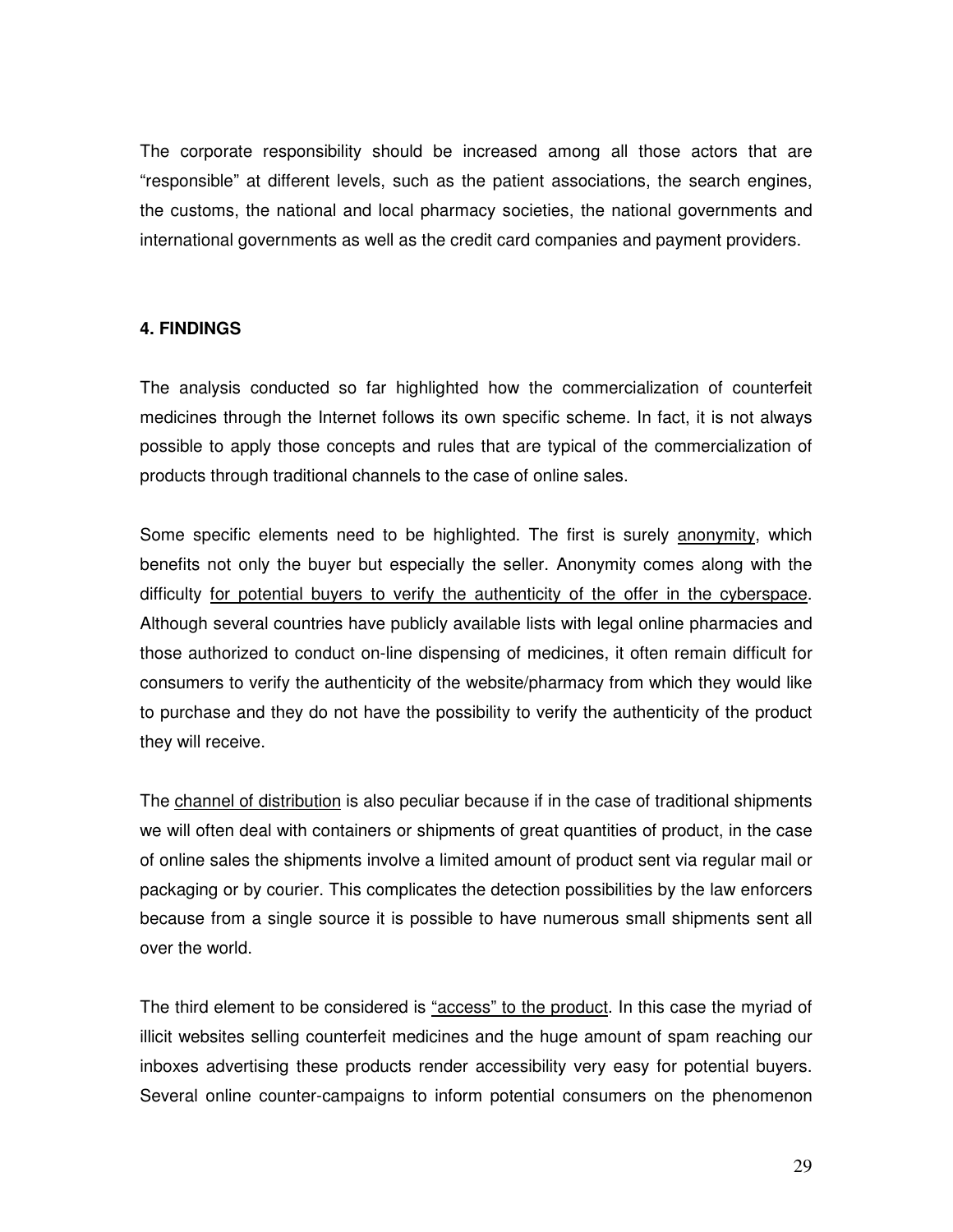and its risks have been implemented by national authorities at international level. Some examples are also reported into the "Guidelines. Consumers' awareness on Internet sales of counterfeit medicines" that UNICRI drafted within the project SAVEmed, such as the online campaigns implemented in Portugal, Spain, UK, Finland, Denmark, Belgium, Italy, Germany, France, Austria among others. The risk information campaigns implemented by national regulatory agencies can be very useful, particularly if their message is effectively tailored to reach target audiences at the different local levels. In many cases consumers are lured by counterfeiters and spammers to visit illegal websites selling counterfeit medicines thus they buy the products without being aware of their real nature. Nonetheless, even in the case in which consumers buying medicines online actually suspect that they are not purchasing an original product, they are totally unaware of the possible risks that counterfeit products can pose to their health.

Another related issue of particular concern is the increasing circulation online of different goods, such as the food herbal products. Since they are not medical products it is impossible to check all of them, also because it is not always clear which is the appropriate authority. Another problem is connected to the difficulties of communicating the risks of buying these kinds of products, since the real effects may vary according to the materials utilized and it is not possible to use the same communication strategies implemented for medical products.

Notwithstanding these peculiarities, some of the suggestions presented in the research of the criminal strategies are applicable also in the case of online sales. In particular: **the need to have a verification tool inside/incorporated by the medicines, the possibility to have a self verification with the packaging, and the possibility to give consumers the chance to check the authenticity of the product they bought**. These three elements would greatly facilitate the performance of controls by National Authorities in the case in which suspicions arise and their implementation would be extremely important to give consumers a series of instruments to check the authenticity of the product they bought. Furthermore **a unique verification number or password** attached to the medicine and to be imperatively communicated to the consumer before the purchase by the online pharmacy could allow for an online verification done by consumers and by law enforcers.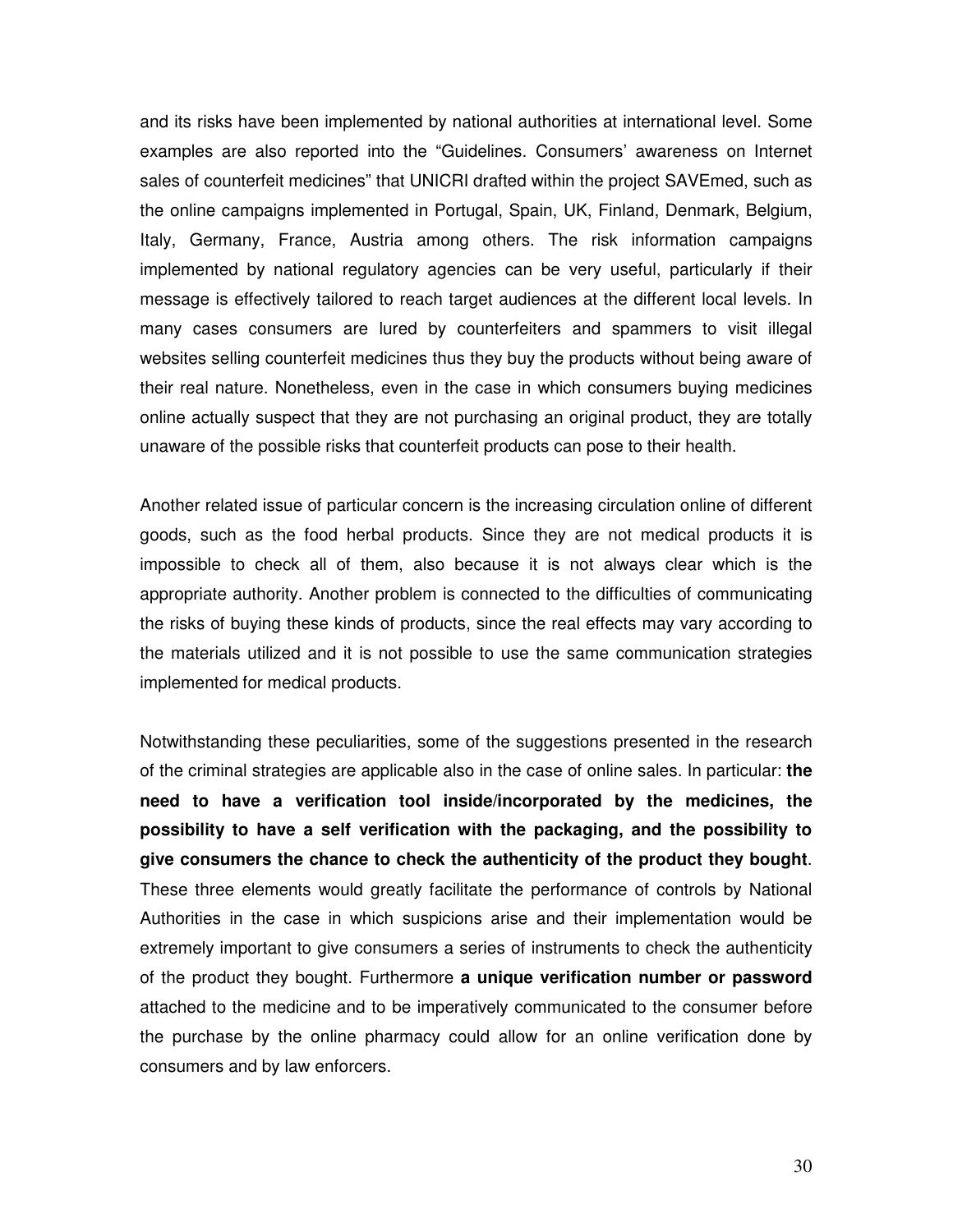Nevertheless self-verification should not be considered as a definitive solution, as it might help in preventing public health impact, but it does not really help in fighting the involvement of organized crime. However the debate over the reliability of consumers' verification is still open, as self-verification mechanisms would require special tools that once given to the public, could also be available to counterfeiters. Moreover, addressing the issue in ethical terms, the use of self-verification tools may raise some doubts related to the fact that, for instance, such a use would put a very big responsibility on patients and ill people.

On the other way around, the distribution via postal packages creates the need to adapt/modify/render applicable the suggestion aimed at allowing easy checks at all stages of the supply chain. In this case the technology should be flexible and efficient enough to allow also the verification of small postal packages without creating a blockage of the postal distribution system.

The suggestion aimed at creating a link with the intended commercial route does not seem applicable in the case of Internet sales as it is more interesting to prevent the flow of counterfeit medicines via traditional distribution channels and the attempt to infiltrate the legitimate supply chain. Nevertheless cross-sectors and cross-countries cooperation in sharing intelligence information remains a fundamental element to fight the trade of fake drugs throughout internet.

The role of the so called *facilitators*<sup>22</sup> should also be taken into account in the fight against counterfeit medicines. For instance, if a credit card is used to purchase fake medicines, the credit card company should be held liable. In this regard, with due respect to data protection provisions, the creation of a system that could divert money transactions and make them pass through public health authorities for the verification of the money trail could be envisaged, also taking into consideration the problem of data protection.

Another issue that needs to be addressed is the problem of jurisdiction. On one side, criminals are committing these crimes not just in one single country but worldwide. On

 $\overline{\phantom{a}}$ 

 $22$  The term "facilitators" refers to all those who enable counterfeiters to sell their products, such as fake websites creators, those in charge of payment systems, etc.